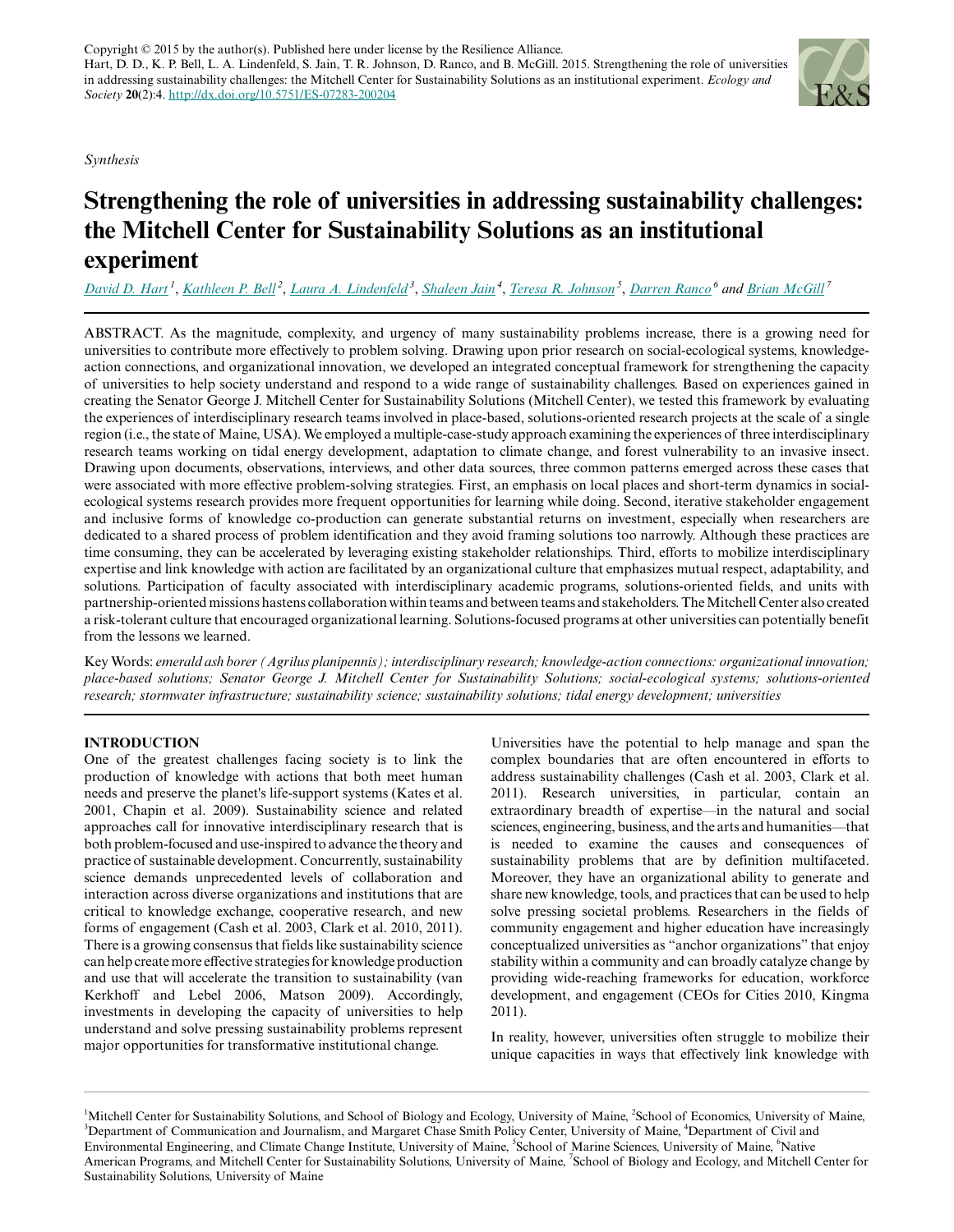action (Renaud 2004, Matson 2009, Rood 2009, Whitmer et al. 2010, Crow and Dabars 2015). One important factor contributing to this incomplete linkage is the lack of alignment between the research-generated supply of and societal demand for scientific information (McNie 2007, Sarewitz and Pielke 2007). This problem is often exacerbated by disciplinary silos within universities, and by challenges involved in combining science with other forms of knowledge in ways that contribute more effectively to decision-making (Kueffer et al. 2012). To advance and benefit from crucial knowledge exchange aimed at achieving sustainable development, universities need to identify and implement new strategies for both organizational and institutional change that overcome these alignment issues (Tilbury 2012). For the purposes of this paper, we define organizational change as change that typically occurs via management systems (e.g., strategies, processes, procedures, and relationships). In contrast, institutional change "transcends organizational change to focus on entire classes of organizations serving different societal functions" and is concerned with "the underlying social rules and norms that define how these societal functions are structured and governed" (Halal 2001).

Our goal here is to develop an integrative conceptual framework for how university research can help solve real-world sustainability problems, and to identify core strategies linked to this framework that can aid in the creation of more effective programs. We draw upon our experiences designing and implementing an institutional-scale, sustainability science experiment in conjunction with the creation of the Senator George J. Mitchell Center for Sustainability Solutions (Mitchell Center). We use the term *experiment* not in the methodological sense of replication, controls, and randomization, but as a metaphor denoting a strategic intervention to transform a complex system that is accompanied by high uncertainty and requires considerable social learning. Using cases from the Mitchell Center's portfolio of stakeholder-engaged, interdisciplinary, and place-based projects, we compare the context and experiences of three research teams. We identify three core strategies that contributed to the success of these projects, and suggest that the growing community of universities engaged in sustainability science research can benefit from the lessons we learned.

#### **MITCHELL CENTER FOR SUSTAINABILITY SOLUTIONS**

#### **Design**

The vision guiding the design of the Mitchell Center was to grow the capacity of universities to collaborate effectively with society in solving pressing sustainability problems. We view sustainability science as a use-inspired field that aims to help solve problems with intersecting economic, socio-cultural, and ecological dimensions (Clark and Dickson 2003, Hart and Bell 2013, Miller 2015). Our approach to sustainability science is based on iterative cycles of stakeholder engagement, research, and implementation, and aims to facilitate multiple forms of individual and institutional change.

Our conceptual framework for solutions-oriented sustainability research builds upon and integrates three major conceptual themes that we consider fundamental to the growth of institutional capacity: 1) evaluating the dynamics of coupled social–ecological systems and determining how their resilience can be increased; (2) understanding and strengthening connections between social–ecological systems knowledge and societal actions (denoted as  $K \leftrightarrow A$ , where the double arrow emphasizes the reflexive nature of these connections); and (3) identifying and implementing strategies for organizational innovation that lead to improved interdisciplinary collaboration and robust university–stakeholder partnerships. Rather than viewing social–ecological systems,  $K \leftrightarrow A$ , and organizational innovation as independent research efforts, we believe they represent key components of a coordinated strategy for supporting integrative, solutions-focused research in sustainability science.

In the following paragraphs, we briefly summarize how the Mitchell Center's design is linked to, and continues to build synergies among, these three conceptual themes.

#### **Evaluating social–ecological systems contexts**

The Mitchell Center's social–ecological systems research is stakeholder driven and maintains a solutions-oriented focus. While the role of thresholds and feedbacks in understanding the dynamics and resilience of social–ecological systems cannot be overstated (Walker et al. 2004, Folke et al. 2005, Anderies et al. 2006, Groffman et al. 2006, Liu et al. 2007, Collins et al. 2011, Vervoort et al. 2012, Garmestani and Benson 2013), it is not yet clear how this extensive body of work might best support the development of more effective pathways to inform decisionmaking and facilitate social change (Ostrom 2009). Numerous universities have grown their capacity for social–ecological systems analysis, but more research is needed to ascertain how such social–ecological systems knowledge can be aligned with societal needs for generating real-world solutions (Miller 2015).

#### **Understanding how knowledge**↔**action connections can improve societal outcomes**

Our  $K \leftrightarrow A$  research aims to advance understanding of knowledge systems processes and to create stronger linkages between scientific information and societal needs (Sarewitz and Pielke 2007). Solutions-driven sustainability science focuses on how different stakeholders interact with the research process and how they use the scientific information it generates in decision-making (Kates et al. 2001, van Kerkhoff and Lebel 2006, Clark et al. 2010, van Kerkhoff and Szlezák 2010). Thus,  $K \leftrightarrow A$  research is central to tackling sustainability challenges because it is explicitly focused on the processes that facilitate and hinder individual and institutional change. This necessitates reciprocal analyses of interactions between research and decision-making (Cash et al. 2003, Sarewitz and Pielke 2007), with a particular emphasis on how this can be facilitated by more effective boundary work (Clark et al. 2011).

#### **Fostering organizational innovation for the enhancement of internal and external collaboration**

Organizational innovation research can play a central role in facilitating organizational and institutional change because it helps identify, implement, and evaluate strategies and tactics for enhancing the contributions of universities to the solution of sustainability problems. Efforts to strengthen the role of universities in addressing such challenges must overcome a variety of barriers that often limit the success of interdisciplinary teams and stakeholder engagement. There is an extensive literature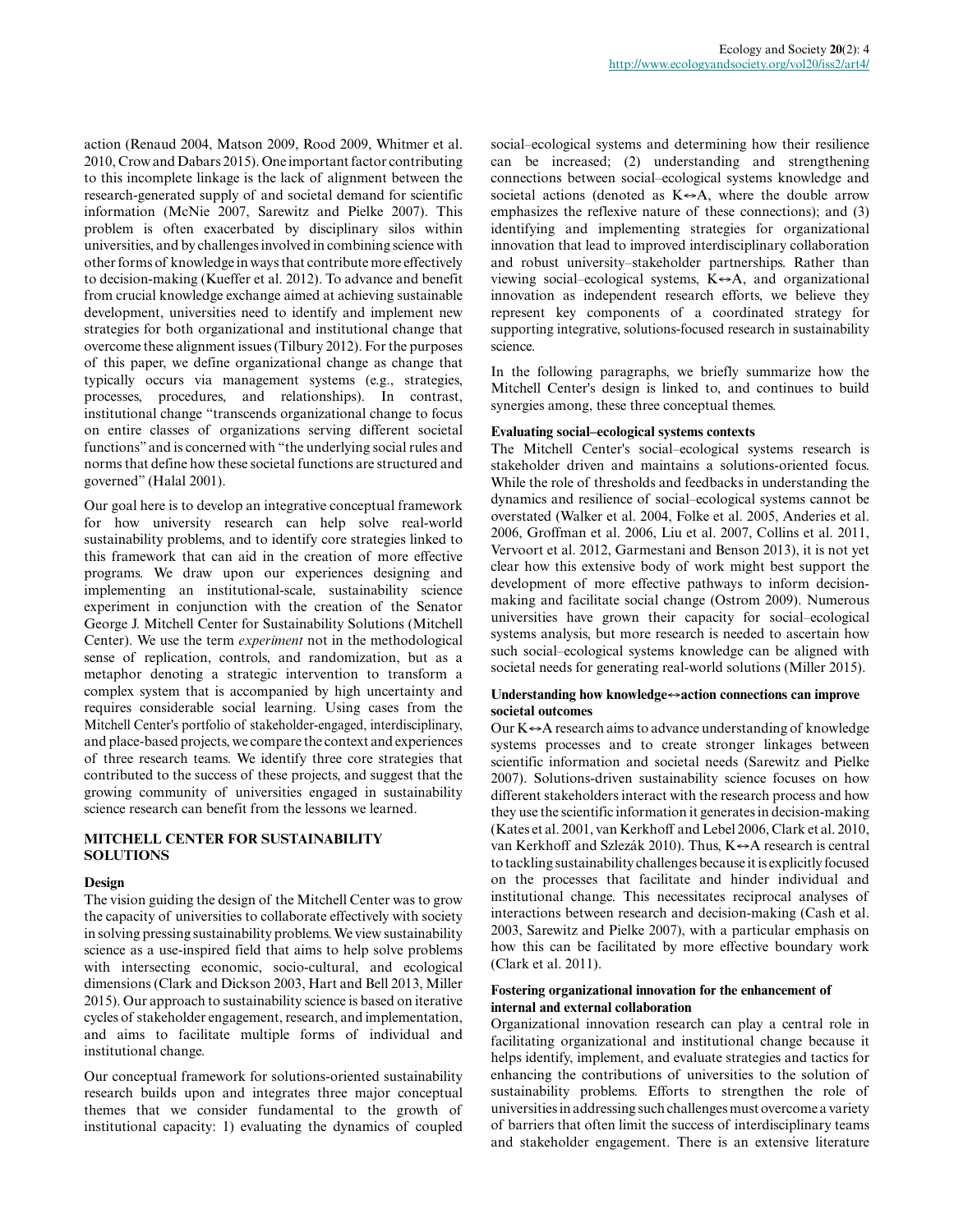documenting the difficulties of surmounting disciplinary differences in ontologies and epistemologies (Amey and Brown 2004, Gardner et al. 2012, McCoy and Gardner 2012); creating institutional reward systems that promote interdisciplinary collaboration (Lattuca 2001, Kueffer et al. 2012); and developing durable, solutions-driven partnerships with stakeholders (Brown et al. 2010). Our organizational innovation research strategy also addressed key barriers to interdisciplinary collaboration at the level of the university (Gardner et al. 2012, McCoy and Gardner 2012), including barriers to promoting effective interdisciplinary doctoral education, faculty collaboration, stakeholder engagement, and institutional collaboration with state and federal agencies, nongovernmental organizations, and K-12 educational institutions.

In summary, our conceptual framework for the design of solutions-focused research programs asserts that social– ecological systems,  $K \leftrightarrow A$ , and organizational innovation themes represent core and interlinked building blocks for expanding organizational and institutional capacities to address a wide variety of sustainability problems.

#### **IMPLEMENTATION**

We implemented these design concepts within the context of a network of higher education institutions located in a single U.S. state, Maine. This network was led by the University of Maine, a public research university that has a land-grant mission of linking research with societal needs (Kellogg Commission on the Future of State and Land-Grant Universities 1999). Our work was supported in part by a five-year, US\$20 million grant from the National Science Foundation, which facilitated the launch in 2009 of an experimental program called the Sustainability Solutions Initiative. The successful completion of this grant in 2014 was marked by the creation of a permanent university research center, the Senator George J. Mitchell Center for Sustainability Solutions, to underscore Maine's long-term commitment to solutions-focused sustainability science.

The Mitchell Center's initial emphasis was broadly organized around sustainability problems linked with the research theme of landscape change (Committee on Grand Challenges in Environmental Sciences, and Oversight Commission for the Committee on Grand Challenges in Environmental Sciences 2001), which is a central element in efforts to address sustainability challenges in Maine (The Metropolitan Policy Program 2006). Landscape change is also an important nexus for sustainability science research (Turner et al. 2007), including the development of multiscale complex systems models of urban, semi-urban, and rural regions (Liu et al. 2007, Alberti 2008). Our research approach examined interactions among several landscape change arenas (i.e., urbanization, forest ecosystem management, climate, and energy). We sought to identify the differing spatial, temporal, and institutional scales at which these landscape processes affect, and are influenced by, various interacting ecological, sociocultural, and economic changes.

At the outset of our 5-year National Science Foundation grant we created a portfolio of research projects to address specific sustainability problems and solutions opportunities. We purposely focused our work within Maine, which provides a more homogeneous biophysical and socio-cultural setting than study systems incorporating larger geographic regions. By allowing for

comparisons across different stakeholder and problem contexts, this portfolio represented an innovative response to one of sustainability science's foremost challenges: determining how research efforts being conducted in different places and on different problems can be used to develop general principles and best practices in the pursuit of real-world solutions (Ostrom 2005, Liu et al. 2007, Clark et al. 2011, Matson 2012).

The process by which specific projects were initiated was strongly guided by research on developing stronger connections between knowledge and action (Jacobs 2002, Cash et al. 2003, Clark and Holliday 2006, van Kerkhoff and Lebel 2006, van Kerkhoff and Szlezák 2010, Clark et al. 2011). We operationalized this guidance by issuing a request for proposals that offered potential funding to teams of faculty who were interested in developing a research project. The criteria for evaluating proposals included an emphasis on initial and on-going stakeholder engagement, the formation and integration of interdisciplinary teams focused on both social–ecological systems and  $K \leftrightarrow A$  research, and an emphasis on solutions. Following an evaluation process that included both internal and external peer reviews, some of the research proposals were awarded funding. Throughout the project, we received valuable guidance from a distinguished and engaged advisory board that was chaired by Robert W. Kates and included both researchers and stakeholders.

The research portfolio was comprised of twenty interdisciplinary teams from eleven Maine universities and colleges (Appendix 1). More than 100 faculty representing 20+ disciplines (with social scientists somewhat more numerous than natural scientists and engineers, and female and male faculty roughly equal in number) and several hundred students constituted the total number of university participants. These teams partnered with more than 300 stakeholder organizations representing all levels of government, the private sector, and nongovernmental organizations. Many facets of our strategy, tactics, projects, and partnerships were introduced in a special issue of the *Maine Policy Review* that focused on the Sustainability Solutions Initiative (Volume 21, Issue 1, 2012, [http://digitalcommons.library.umaine.](http://digitalcommons.library.umaine.edu/mpr/vol21/iss1/) [edu/mpr/vol21/iss1/](http://digitalcommons.library.umaine.edu/mpr/vol21/iss1/)).

Researchers generally engaged with stakeholders at the outset of each project, to understand stakeholder concerns, needs, assets, and organizational and institutional contexts. This process also provided greater clarity about the kinds of expertise that might be needed to develop solutions. Interdisciplinary teams of faculty and students were formed to work in partnership with stakeholders via a process of problem co-definition, research codesign, and knowledge co-production (Fig. 1). For the purposes of this paper, we view interdisciplinarity as an intellectual enterprise that is issue driven, collaborative, integrative, and reflexive (Robinson 2008).

We used a variety of approaches to expand the ability of these research teams to engage in stakeholder partnerships, build interdisciplinary capacity, and solve problems. For example, we held monthly meetings of the project teams to provide faculty and students with training in social–ecological systems research. We also hosted numerous workshops and events to share stakeholder perspectives and  $K \leftrightarrow A$  research strategies.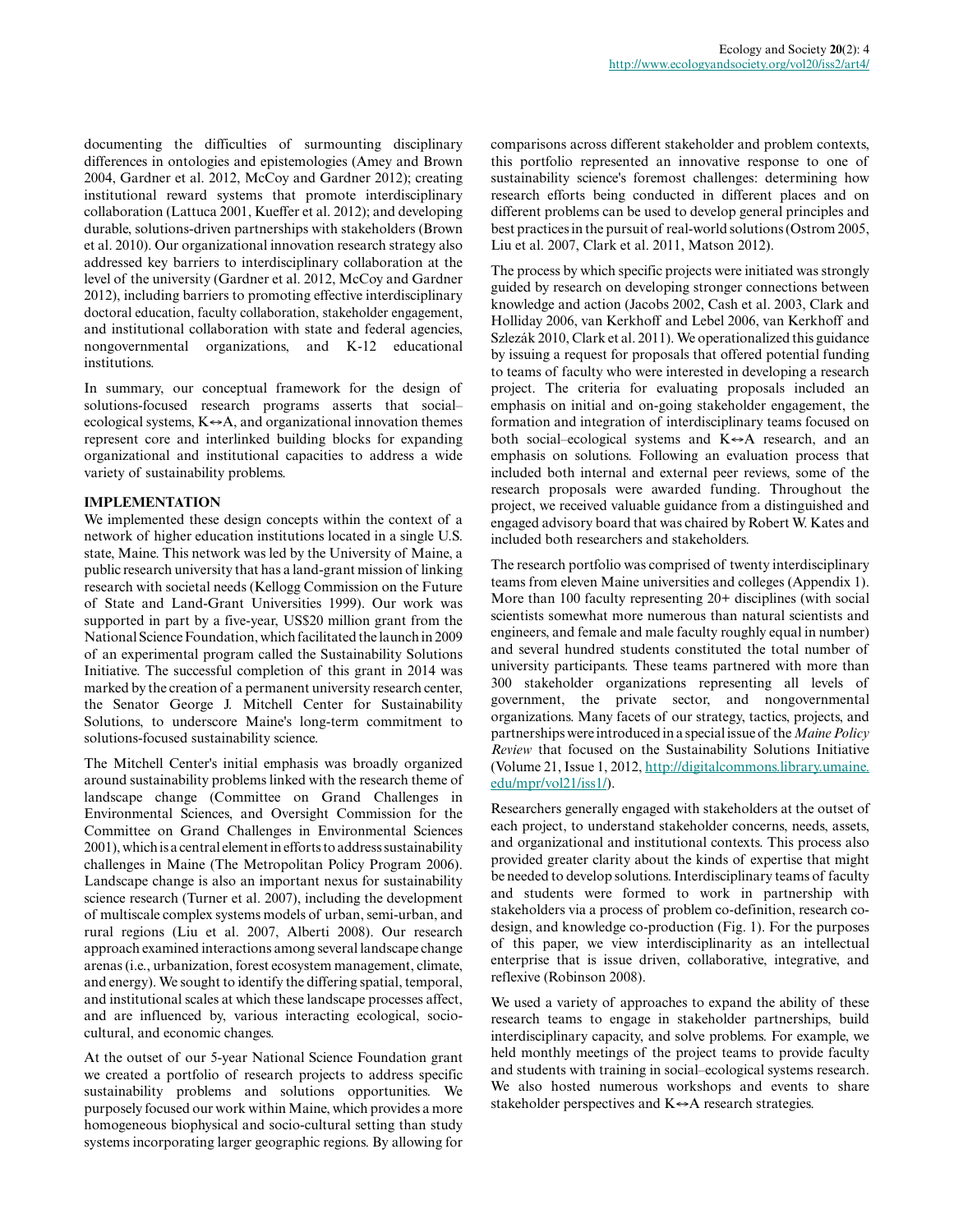

**Fig. 1**. The Mitchell Center's research co-production process.

Our social–ecological systems and  $K \leftrightarrow A$  research was augmented by organizational innovation research conducted by multiple social scientists. These researchers represented a wide range of fields, including higher education, social psychology, communication, and economics. They employed multiple methods, including qualitative research, survey research, and experimental games. The results of this research were often used to inform and improve our organizational policies and practices.

#### **AN ANALYSIS OF THREE CASES**

#### **Methods**

We employed a multiple-case study method (Creswell 2007, Yin 2014) to evaluate how social–ecological systems,  $K \leftrightarrow A$ , and organizational innovation approaches influenced the progress of solutions-focused sustainability science projects. The unit of analysis for this research was the research team and stakeholder partners involved in tackling a particular, place-based sustainability challenge in Maine. Our research sought to answer two core questions: What features of social–ecological systems,  $K \leftrightarrow A$ , and organizational innovation mattered for the solutionsdevelopment process? And, how did they matter?

We selected three cases from the research portfolio using two major criteria: (1) Projects identified as making significant progress in developing solutions, based on an annual, external evaluation led by The University of Maine's Vice President for Research—this evaluation focused particular attention on progress in stakeholder engagement, interdisciplinary teamwork, and the development of tangible solutions; (2) projects that spanned a wide variety of team expertise, stakeholder composition and engagement strategies, and sustainability problems (i.e., forests, energy, and climate adaptation)—our replication strategy was literal rather than theoretical (sensu Yin 2014), because we anticipated that similar patterns might emerge across the three cases.

Guided by our conceptual framework and research questions, we developed a common data collection protocol for describing key characteristics of each case study (e.g., the problem, place,

stakeholders, disciplines, solutions, etc.) and asked leaders of the three case studies to provide this information in narrative form. We then compared these summaries with other information about the cases, including documents (e.g., project reports and peerreviewed papers by research team members about the cases), interviews, and observations of the research teams (e.g., during internal meetings, as well as meetings with stakeholders) to inform refinements of the individual cases. Cross-case insights emerged from comparative, iterative analyses of patterns across the individual case studies. Background information about these cases is provided in Appendix 2.

The authors of this paper played a range of roles in the organization of the project as well as the case study research. The overall project was led by Hart, and was guided by a leadership team (the Stewardship Council) that included Bell, Jain, Lindenfeld, and McGill. The Stewardship Council developed the research design and led the cross-case analysis process. They also organized and led the all-team meetings and workshops at which social–ecological systems and  $K \leftrightarrow A$  trainings occurred. The three projects included in the study were led or co-led by Jain (climate adaptation), Johnson (tidal energy), and Ranco (forest pests). Our expertise spanned a broad range of natural science, social science, and engineering disciplines, including anthropology (Ranco), civil engineering and climate change (Jain), communication (Lindenfeld), ecology (Hart, McGill), economics (Bell), and human ecology (Johnson).

#### **Assessing the potential for tidal energy development**

#### *Social–ecological system*

This research team evaluated the interacting technological, economic, social, and environmental issues affecting the potential for tidal power development, focusing on locations within the Bay of Fundy, where some of the world's largest tides occur (Table 1). Because tidally driven hydrokinetic turbines are a relatively new technology, the project team worked with a variety of stakeholders (e.g., tidal power developers, federal and state resource and regulatory agencies, tribal communities, commercial fishermen, municipal officials, and nongovernmental organizations) to understand their perspectives. While some stakeholders were interested in the economic development and climate-mitigation potential of tidal power, others were concerned about the potential adverse effects of turbines on commercial fishing, and how this would vary with the project's future size. Given the limited experience of industry, regulators, and other stakeholders with tidal energy, a multiyear process is required for the potential development and permitting of such projects.

#### *Knowledge*↔*action*

Both the project team and the tidal-power developer were committed to broad-based stakeholder engagement and participation and to building trust with the community through frequent interactions; some team members were local residents. Community members also sought reassurance that the developer would not be able to influence the research outcomes of the team. Co-production processes were strengthened in part by incorporating the knowledge of local fisherman into the research plans for fish sampling in the bay. Central to the success of the project was the team's ability to adapt its research, collaboration, and communication strategies to overcome a variety of institutional barriers.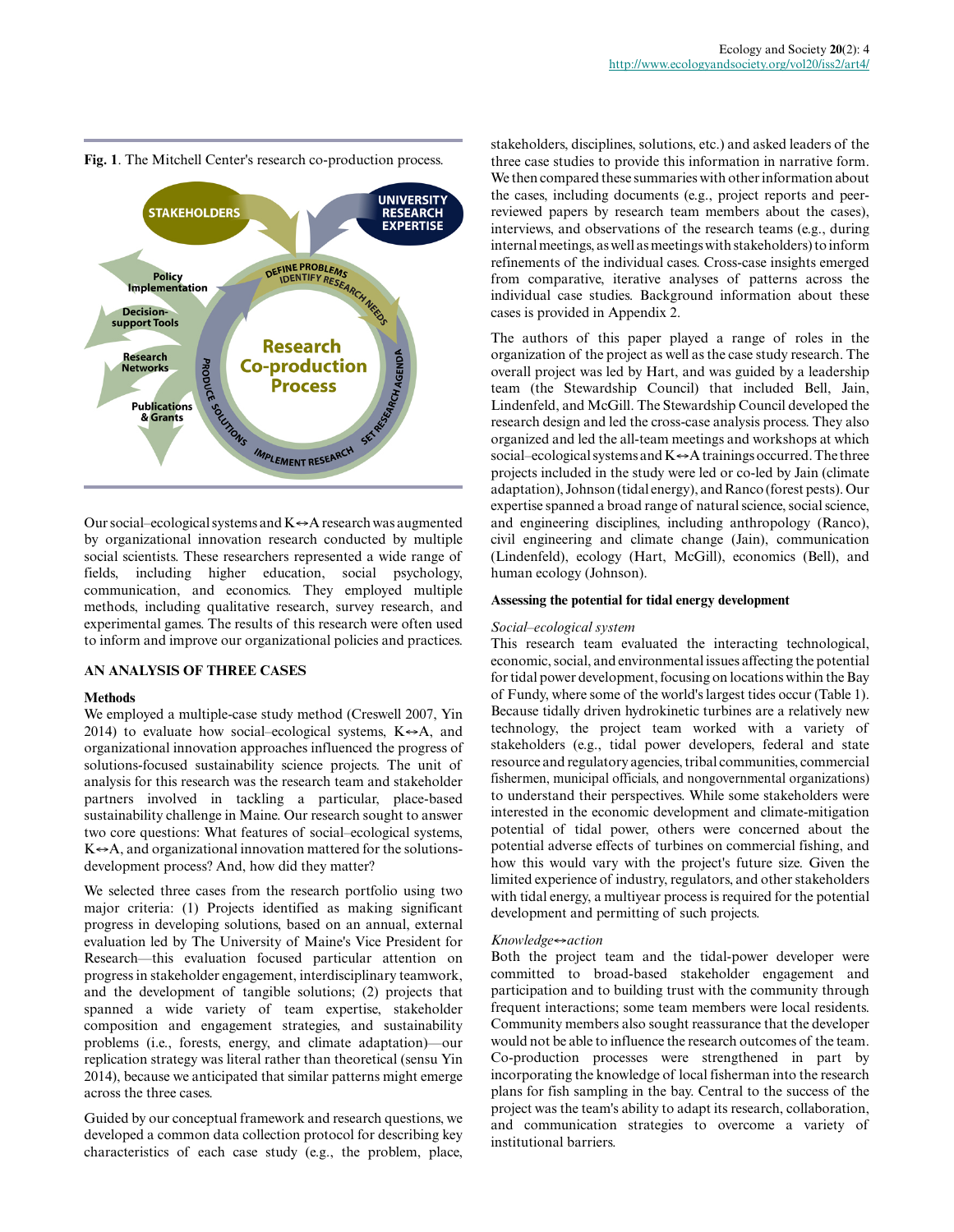### **Table 1**. Major characteristics of three solutions-focused research projects: tidal energy.

| Social-ecological systems attributes                                                                                                                |                                                                                   |                                                                                                                                                                                                                                                                                      | $K \leftrightarrow A$ processes and results                                                                                                                                                                                                             | Organizational innovation challenges and<br>opportunities                                                            |                                                                                                                                     |  |
|-----------------------------------------------------------------------------------------------------------------------------------------------------|-----------------------------------------------------------------------------------|--------------------------------------------------------------------------------------------------------------------------------------------------------------------------------------------------------------------------------------------------------------------------------------|---------------------------------------------------------------------------------------------------------------------------------------------------------------------------------------------------------------------------------------------------------|----------------------------------------------------------------------------------------------------------------------|-------------------------------------------------------------------------------------------------------------------------------------|--|
| System components                                                                                                                                   | Scales and dynamics                                                               | Coproduction strategies                                                                                                                                                                                                                                                              | Contributions to<br>solutions development                                                                                                                                                                                                               | Mobilizing<br>interdisciplinary expertise                                                                            | Building organizational<br>capacity                                                                                                 |  |
| <i>Issue</i>                                                                                                                                        | Spatial scale                                                                     | <b>Engagement</b> processes                                                                                                                                                                                                                                                          | Specific outcomes                                                                                                                                                                                                                                       | Team expertise                                                                                                       | Support for faculty                                                                                                                 |  |
| Technological,<br>economic, ecological,<br>and social factors<br>involved in tidal energy<br>development                                            | Local estuaries<br>(Cobscook Bay and<br>Western Passage)                          | Discussions with<br>community members<br>and regulators to<br>encourage broad-based<br>participation<br>Innovative tidal-power<br>developer supportive of<br>collaboration and<br>engagement<br>Maintaining<br>independence between<br>university research and<br>project developers | First tidal turbine in U.<br>S.A. to generate power<br>to the grid<br>New models for turbine<br>design and placement<br>New models for<br>engagement in<br>renewable energy<br>development<br>New methods for<br>assessing fish-turbine<br>interactions | Mechanical engineering,<br>physical oceanography,<br>marine biology, social<br>science                               | involvement<br>Pretenure faculty<br>benefited from location<br>in interdisciplinary<br>school                                       |  |
| <b>Stakeholders</b>                                                                                                                                 | Temporal scale                                                                    | Knowledge integration                                                                                                                                                                                                                                                                | Knowledge system                                                                                                                                                                                                                                        | Interdisciplinary                                                                                                    | Aligning with                                                                                                                       |  |
| Tidal-power developers,<br>municipalities, federal<br>and state regulatory and<br>permitting agencies,<br>commercial fishermen,<br>local and tribal | Multiyear development<br>and permitting process                                   | Expertise of both local<br>fishermen and<br>researchers used to<br>guide fish sampling                                                                                                                                                                                               | processes<br>Improved permitting<br>and regulatory processes                                                                                                                                                                                            | collaboration strategies<br>Biweekly team meetings<br>of faculty, graduate<br>students, postdoc, and<br>stakeholders | organizational goals<br>Energy identified as key<br>organizational strength                                                         |  |
| communities                                                                                                                                         |                                                                                   |                                                                                                                                                                                                                                                                                      |                                                                                                                                                                                                                                                         | Some faculty from<br>different disciplines<br>occupy shared space                                                    |                                                                                                                                     |  |
|                                                                                                                                                     |                                                                                   |                                                                                                                                                                                                                                                                                      |                                                                                                                                                                                                                                                         | Blending the strengths of<br>science and engineering                                                                 |                                                                                                                                     |  |
| Ecological context                                                                                                                                  | Key feedbacks                                                                     | Flexible research agenda                                                                                                                                                                                                                                                             | Transferability                                                                                                                                                                                                                                         |                                                                                                                      | Organizational learning                                                                                                             |  |
| Unique estuary with<br>important fisheries                                                                                                          | Potential negative<br>interactions between<br>turbines and fishing/<br>navigation | Increased focus on<br>providing permitting-<br>relevant data                                                                                                                                                                                                                         | Japanese researchers<br>interested in using<br>similar stakeholder<br>engagement and<br>environmental<br>assessment strategies for<br>tidal power development<br>in Japan>                                                                              |                                                                                                                      | Coproduction process<br>increased level of<br>interest and engagement<br>by fishermen and<br>communities                            |  |
|                                                                                                                                                     |                                                                                   |                                                                                                                                                                                                                                                                                      |                                                                                                                                                                                                                                                         |                                                                                                                      | Intentional efforts<br>towards early, ongoing<br>engagement of<br>stakeholders and<br>transparency helped<br>improve collaborations |  |
| Social context                                                                                                                                      | Key thresholds                                                                    |                                                                                                                                                                                                                                                                                      |                                                                                                                                                                                                                                                         |                                                                                                                      | and reduce conflict                                                                                                                 |  |
| Interest in economic and How do profitability<br>community development and fisheries impacts                                                        | vary with scale of tidal                                                          |                                                                                                                                                                                                                                                                                      |                                                                                                                                                                                                                                                         |                                                                                                                      |                                                                                                                                     |  |
| Concerns regarding<br>environmental impacts                                                                                                         | energy development?                                                               |                                                                                                                                                                                                                                                                                      |                                                                                                                                                                                                                                                         |                                                                                                                      |                                                                                                                                     |  |
| Limited experience with<br>tidal power projects                                                                                                     |                                                                                   |                                                                                                                                                                                                                                                                                      |                                                                                                                                                                                                                                                         |                                                                                                                      |                                                                                                                                     |  |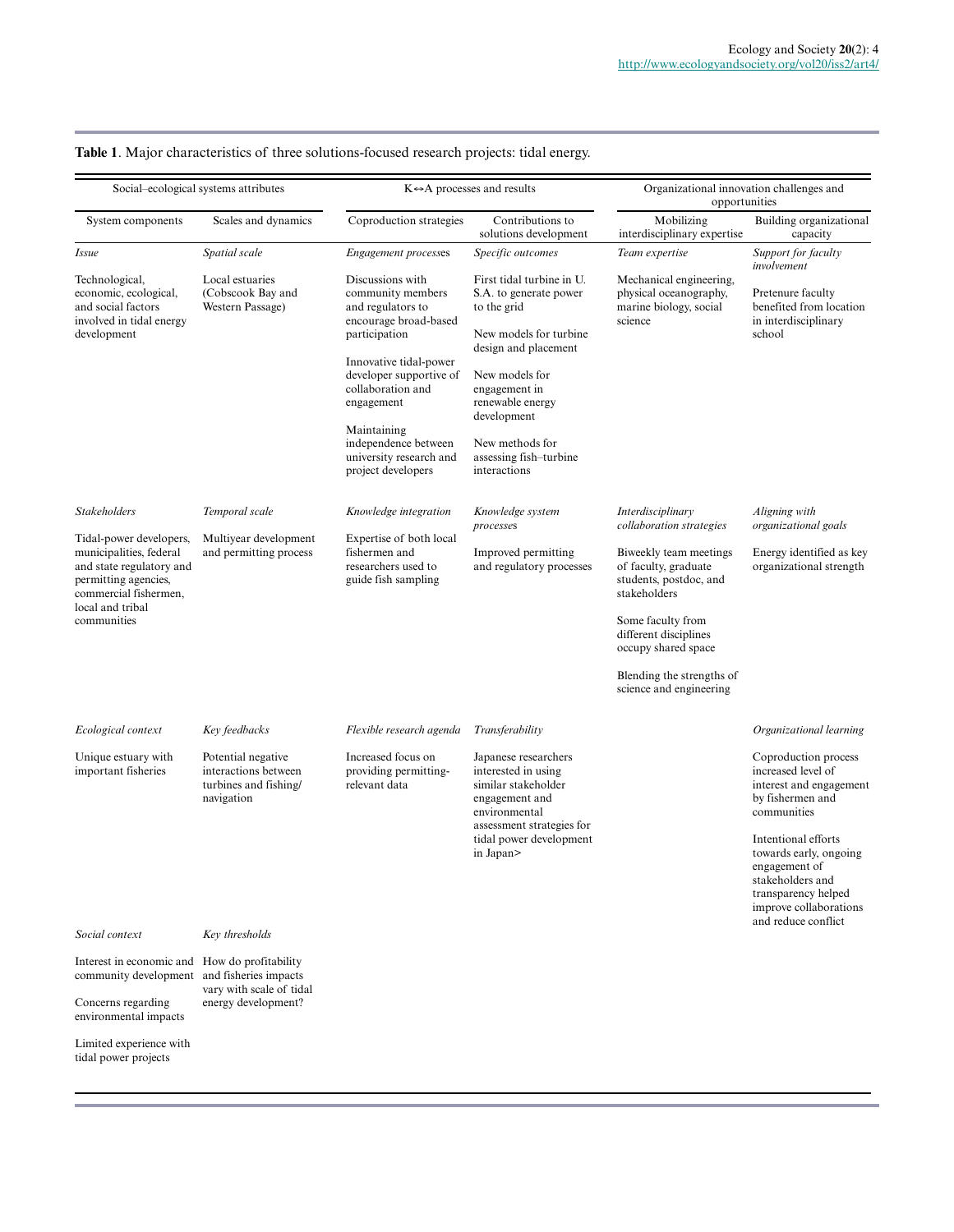One key indicator of the project's progress was that knowledge produced jointly by the interdisciplinary research team and stakeholders contributed significantly to the first U.S. commercial project in which tidal turbines generated electricity to the grid (Groening 2012). Moreover, the team made important contributions to the design and evaluation of similar projects in other regions via multiple research strategies (e.g., producing new models for turbine design, evaluating fish–turbine interactions, and identifying more effective stakeholder-engagement methods). In fact, Japanese researchers visited Maine several times to learn how the team's results could be applied to the development of tidal power in Japan.

#### *Organizational innovation*

To address the diverse issues involved in tidal power development, the team included experts in mechanical engineering, physical oceanography, marine biology, and social science. The result was a blending of the discovery orientation of science with engineering's focus on solutions. Biweekly meetings of the team helped maintain communication, increase integration, and respond to new challenges. Some biophysical and social science faculty had adjacent offices, which facilitated increased collaboration. Although two faculty members were pre-tenure, the interdisciplinary program in which they were housed emphasized the importance of problem-focused, interdisciplinary research. This project's focus also aligned closely with a universitywide emphasis on renewable energy research.

#### **Adapting to a changing climate in coastal communities**

#### *Social–ecological system*

This research team sought to understand and strengthen community resilience in the face of an increased frequency and volume of extreme precipitation, which is magnifying stormwater runoff and damaging transportation infrastructure (e.g., culverts and roads) (Table 2). As the team worked with citizens and officials representing local, state, and federal agencies, a range of concerns emerged, including risks to public safety, traffic, and local economies. Using towns as a central unit of analysis, the project considered the annual process of municipal budget decisions as well as the multi-decadal scale of culvert life span and climate change. These concerns were affirmed by the devastation from Hurricane Irene in 2012, which left the nearby state of Vermont with failed culverts and bridges, and damages totaling US\$733 million (The Associated Press 2012). One striking challenge faced by communities is the cross-cutting nature of infrastructure and resource management problems, together with fragmented decision-making.

#### *Knowledge*↔*action*

Drawing upon established community networks developed by faculty from Cooperative Extension and Sea Grant programs that support engagement with and outreach to diverse stakeholders, this project encouraged broad-based participation of local officials. The multifaceted nature of the problem required the integration of knowledge regarding hydro-climatic change; community-level planning; and governance systems that influence stormwater infrastructure design, permitting, and financing. The research team began their work expecting that sealevel rise was a primary concern, but quickly adjusted their strategy when results of surveys and focus groups highlighted more immediate concerns with stormwater management.

This research facilitated the development of a variety of decisionsupport tools (e.g., mapping culvert locations, scheduling maintenance, and estimating the culvert size needed to carry greater amounts of runoff). This work also helped create revised ordinances that account for a changing climate, as well as education materials to improve citizen-level stewardship. Although these tools were developed for a single model town, they should be transferable to other municipalities that are faced with similar challenges but are embedded in their own municipal social networks.

#### *Organizational innovation*

The research team developed expertise to examine relationships between climate and hydrology, use hydraulic models in culvert design, and analyze institutional arrangements. By combining the solutions-oriented culture of civil engineering and the community engagement culture of the Sea Grant and Cooperative Extension programs, the project was able to create a unified strategy for thinking about infrastructure adaptation in the context of community resilience. Although the team included pre-tenure faculty, this did not prevent them from working in an interdisciplinary, solutions-focused manner.

Organizational learning occurred as the team identified more effective ways to tailor their research design and products to the scales at which municipal decision-making and planning take place. For example, one key factor that influenced the salience of research products is their synchronization with the decision calendars used by different institutions.

#### **Reducing vulnerability to an invasive forest pest, the emerald ash borer**

#### *Social–ecological system*

This research team worked to strengthen the capacity for detecting and responding to an invasive forest pest, the emerald ash borer (*Agrilus planipennis*) (Table 3). There is currently little prospect of eradicating this pest (Government Accountability Office 2006), which could arrive in Maine from the adjacent state of New Hampshire or from the Canadian province of Quebec in a few years (Kovacs et al. 2010). Vulnerability to the emerald ash borer's impact differs across Maine communities and stakeholders. The emerald ash borer is of limited significance to the forest products industry, because ash is not a commercially important species. But the emerald ash borer represents an enormous threat to the identity, traditions, and economy of the Wabanaki (translated as people of the dawn), an indigenous cultural and political confederacy that includes the Penobscot, Passamaquoddy, Maliseet, and Micmac tribes. Tribal culture and livelihoods are intimately tied to the basket tree, or brown ash, *Fraxinus nigra*, which has been used in the basket making that has been an integral part of Wabanaki culture for centuries. Accordingly, this project provided an opportunity for the university to work with diverse partners, including basket makers, brown ash harvesters, and resource managers from Maine's four Indian tribes, along with federal and state resource agencies, to develop shared plans for detecting and responding to the emerald ash borer.

#### *Knowledge*↔*action*

Because tribal knowledge and concerns have often been underrepresented in planning processes for invasive species (Ranco et al. 2012), this project sought to ensure that tribal members were active participants. Representatives of multiple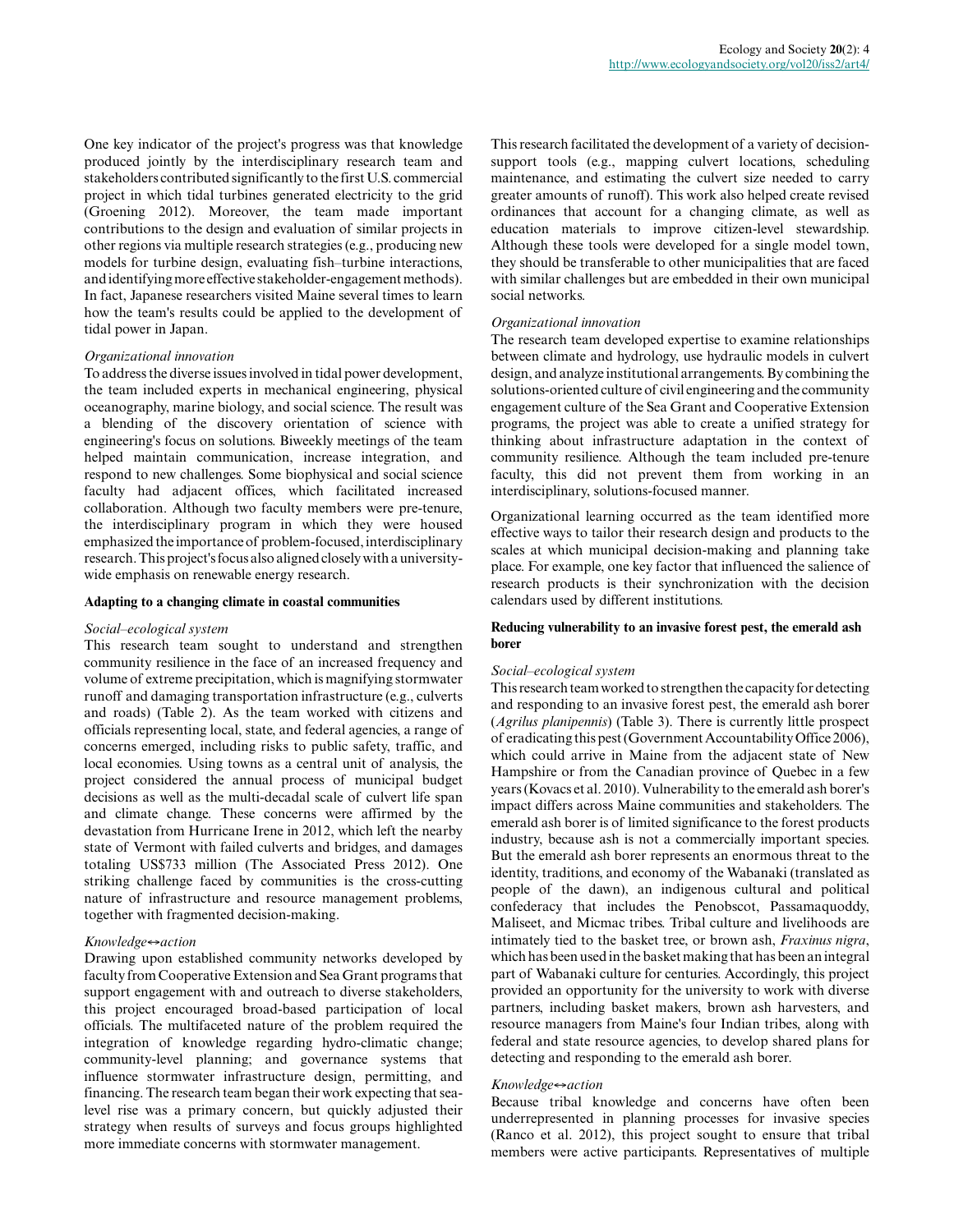### **Table 2**. Major characteristics of three solutions-focused research projects: coastal adaptation.

| Social-ecological systems attributes                                                                                                 |                                                                                                                                                                                                                                                          | $K \leftrightarrow A$ processes and results                                                                                                                                |                                                                                                                                                                                                         | Organizational innovation challenges and opportunities                                                                                                                                                                                           |                                                                                                                                                                                                                                                                                                                                                                    |
|--------------------------------------------------------------------------------------------------------------------------------------|----------------------------------------------------------------------------------------------------------------------------------------------------------------------------------------------------------------------------------------------------------|----------------------------------------------------------------------------------------------------------------------------------------------------------------------------|---------------------------------------------------------------------------------------------------------------------------------------------------------------------------------------------------------|--------------------------------------------------------------------------------------------------------------------------------------------------------------------------------------------------------------------------------------------------|--------------------------------------------------------------------------------------------------------------------------------------------------------------------------------------------------------------------------------------------------------------------------------------------------------------------------------------------------------------------|
| System components                                                                                                                    | Scales and dynamics                                                                                                                                                                                                                                      | Coproduction<br>strategies                                                                                                                                                 | Contributions to<br>solutions development                                                                                                                                                               | Mobilizing<br>interdisciplinary expertise                                                                                                                                                                                                        | Building organizational<br>capacity                                                                                                                                                                                                                                                                                                                                |
| <i>Issue</i><br>Damage to stormwater<br>and transportation<br>infrastructure from<br>increased frequency of<br>extreme precipitation | Spatial scale<br>Towns as unit of<br>analysis                                                                                                                                                                                                            | <b>Engagement</b> processes<br>Encouraged broad-<br>based participation of<br>officials using Sea<br>Grant Extension<br>faculty expertise and<br>community networks        | Specific<br>outcomes<br>Decision-support tools<br>to:<br>Map culvert locations<br>Schedule maintenance<br>Estimate needed<br>culvert size, analyze<br>replacement needs and<br>costs, etc.              | Team expertise<br>Hydro-climate analysis<br>and modeling, civil<br>engineering, decision<br>analysis, and community<br>engagement                                                                                                                | Support for faculty<br>involvement<br>Team included pre-tenure<br>faculty, and close<br>integration with Sea Grant<br>and Cooperative Extension<br>programs                                                                                                                                                                                                        |
| <b>Stakeholders</b>                                                                                                                  | Temporal scale                                                                                                                                                                                                                                           | Knowledge integration                                                                                                                                                      | Knowledge system<br>processes                                                                                                                                                                           | Interdisciplinary<br>collaboration strategies                                                                                                                                                                                                    | Aligning with organizational<br>goals                                                                                                                                                                                                                                                                                                                              |
| Municipalities, state<br>and federal<br>transportation<br>departments and<br>emergency-<br>management agencies                       | Annual infrastructure<br>decisions, multi-<br>decadal-scale life<br>expectancy of<br>culverts, and changes<br>in extreme events                                                                                                                          | Hydro-climatic change<br>research<br>Scales of community<br>level planning<br>Governance linked to<br>stormwater<br>infrastructure design,<br>permitting, and<br>financing | Revised ordinance that<br>reflects changing<br>frequency of extreme<br>rain events<br>Educational material<br>development to<br>improve citizen-level<br>stewardship of<br>stormwater<br>infrastructure | Collaborative efforts<br>between civil engineering<br>and Sea Grant faculty to<br>use hydro-climatic<br>information<br>Mobilizing respective<br>expertise in coastal<br>community resilience and<br>climate-related<br>infrastructure adaptation | Solutions-oriented<br>engineering unit as home<br>base                                                                                                                                                                                                                                                                                                             |
| Ecological context                                                                                                                   | Key feedbacks                                                                                                                                                                                                                                            | Flexible research<br>agenda                                                                                                                                                | Transferability                                                                                                                                                                                         |                                                                                                                                                                                                                                                  | Organizational learning                                                                                                                                                                                                                                                                                                                                            |
| Nexus of water and<br>land resources                                                                                                 | Strong impacts of<br>extreme events on<br>municipal budgets,<br>tourism, and public<br>safety                                                                                                                                                            | Shifted focus from<br>coastal erosion to<br>culverts in response to<br>coast-wide municipal<br>official survey                                                             | Model coproduction<br>process for other towns<br>and climate-adaptation<br>challenges                                                                                                                   |                                                                                                                                                                                                                                                  | Research was aimed at<br>improving uptake of<br>scientific information at<br>scales of decision-making<br>and planning<br>Early, ongoing engagement<br>of select decision-makers<br>helped delineate decision<br>calendars and processes<br>Integrating and tailoring<br>biophysical and<br>engineering research to fit<br>knowledge gaps and<br>information needs |
| Social context                                                                                                                       | Key thresholds                                                                                                                                                                                                                                           |                                                                                                                                                                            |                                                                                                                                                                                                         |                                                                                                                                                                                                                                                  |                                                                                                                                                                                                                                                                                                                                                                    |
| Socially and<br>economically<br>important<br>infrastructure<br>Public safety                                                         | Devastation caused<br>by Hurricane Irene, a<br>potential focusing<br>event and tipping<br>point with respect to<br>community resilience<br>Cross-cutting<br>infrastructure and<br>resource management<br>problems with<br>fragmented decision-<br>making |                                                                                                                                                                            |                                                                                                                                                                                                         |                                                                                                                                                                                                                                                  |                                                                                                                                                                                                                                                                                                                                                                    |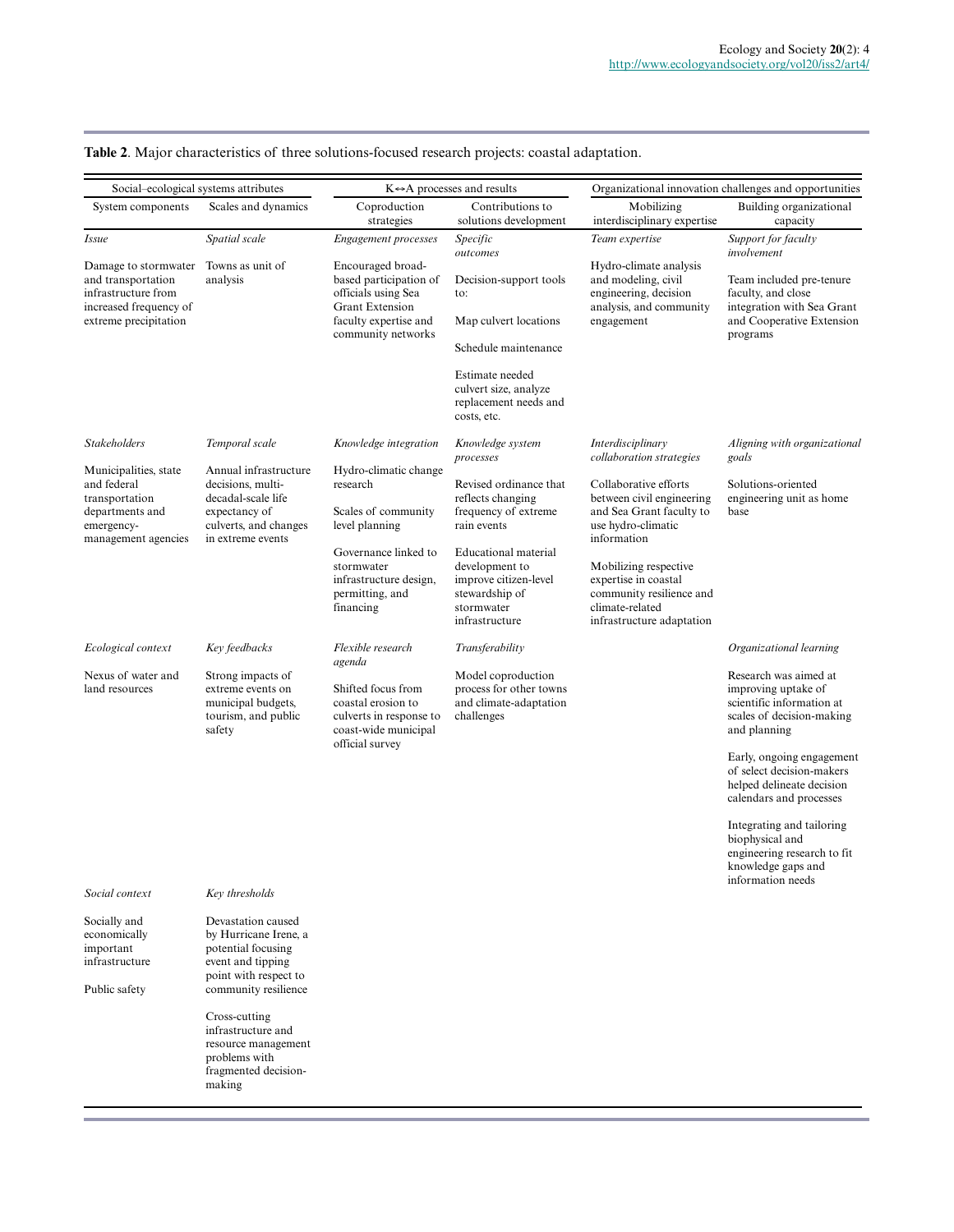#### **Table 3**. Major characteristics of three solutions-focused research projects: the emerald ash borer.

| Social-ecological systems attributes                                                                                                                                         |                                                                                                  | $K \leftrightarrow A$ processes and results                                                                                                                        |                                                                                                                                                                                                                                       | Organizational innovation challenges and opportunities                                                                                                                                                                                           |                                                                                                                                                        |  |
|------------------------------------------------------------------------------------------------------------------------------------------------------------------------------|--------------------------------------------------------------------------------------------------|--------------------------------------------------------------------------------------------------------------------------------------------------------------------|---------------------------------------------------------------------------------------------------------------------------------------------------------------------------------------------------------------------------------------|--------------------------------------------------------------------------------------------------------------------------------------------------------------------------------------------------------------------------------------------------|--------------------------------------------------------------------------------------------------------------------------------------------------------|--|
| System components                                                                                                                                                            | Scales and dynamics                                                                              | coproduction strategies                                                                                                                                            | Contributions to<br>solutions development                                                                                                                                                                                             | Mobilizing<br>interdisciplinary expertise                                                                                                                                                                                                        | Building organizational<br>capacity                                                                                                                    |  |
| <i>Issue</i>                                                                                                                                                                 | Spatial scale                                                                                    | <b>Engagement</b> processes                                                                                                                                        | Specific outcomes                                                                                                                                                                                                                     | Team expertise                                                                                                                                                                                                                                   | Support for faculty involvement                                                                                                                        |  |
| Reducing<br>vulnerability to the<br>likely arrival of the<br>emerald ash borer                                                                                               | Statewide, but patchy,<br>distribution of basket-<br>quality trees                               | Process valued<br>indigenous knowledge<br>and tribal sovereignty<br>Strong emphasis on<br>power-sharing,<br>including financial<br>support of tribal               | Legislation banning the<br>importation of<br>firewood to Maine from<br>other regions<br>Creation of monitoring<br>network for the emerald<br>ash borer, linking state                                                                 | Indigenous knowledge,<br>tribal sovereignty, social<br>science, forest ecosystem<br>science                                                                                                                                                      | Joint appointment and identity<br>of team leader facilitated more<br>flexible roles                                                                    |  |
|                                                                                                                                                                              |                                                                                                  | partners                                                                                                                                                           | and federal agencies<br>with landowners                                                                                                                                                                                               |                                                                                                                                                                                                                                                  |                                                                                                                                                        |  |
|                                                                                                                                                                              |                                                                                                  | Interdisciplinary team<br>emerged as key<br>boundary organization                                                                                                  | Education program for<br>Native American youth,<br>to collect seeds for<br>future replanting                                                                                                                                          |                                                                                                                                                                                                                                                  |                                                                                                                                                        |  |
| <b>Stakeholders</b>                                                                                                                                                          | Temporal scale                                                                                   | Knowledge integration                                                                                                                                              | Knowledge system<br>processes                                                                                                                                                                                                         | Interdisciplinary<br>collaboration strategies                                                                                                                                                                                                    | Aligning with organizational<br>goals                                                                                                                  |  |
| Tribal communities,<br>including ash<br>harvesters, basket<br>makers, Maine<br>Indian<br><b>Basketmakers</b><br>Alliance, tribal,<br>state, and federal<br>resource agencies | Rapid spread of the<br>emerald ash borer<br>towards Maine, with<br>decadal-scale<br>consequences | Indigenous knowledge<br>and statistical modeling<br>combined to evaluate<br>tree distributions                                                                     | One of first U.S.<br>collaborations in which<br>tribes worked with state<br>and federal<br>governments prior to<br>arrival of invasive<br>species, including<br>development of<br>memorandum of<br>understanding among<br>the parties | Tribally affiliated faculty<br>shared and promoted<br>common vision to ensure<br>that tribal knowledge and<br>concerns were<br>represented<br>Project led by Native<br>American Research<br>Center, involving diverse<br>schools and departments | Organizational commitment to<br>diversity and engagement,<br>including the education of<br>tribal students via tribal<br>partnerships                  |  |
| Ecological context                                                                                                                                                           | Key feedbacks                                                                                    | Flexible research agenda                                                                                                                                           | Transferability                                                                                                                                                                                                                       |                                                                                                                                                                                                                                                  | Organizational learning                                                                                                                                |  |
| Small but important<br>fraction of forest<br>tree species<br>vulnerable to the<br>emerald ash borer                                                                          | Impact of the emerald<br>ash borer on tribal<br>identity, local<br>economies,<br>sovereignty     | Shifted from focus on<br>availability of basket-<br>quality trees to the<br>emerald ash borer<br>threat in response to<br>concerns raised by<br>tribal communities | Model collaborative<br>process for other<br>sustainability challenges<br>facing tribal<br>communities                                                                                                                                 |                                                                                                                                                                                                                                                  | Increased university capacity to<br>convene key parties, build trust,<br>identify research needs, and<br>search for improved policies<br>and practices |  |
| Social context                                                                                                                                                               | Key thresholds                                                                                   |                                                                                                                                                                    |                                                                                                                                                                                                                                       |                                                                                                                                                                                                                                                  |                                                                                                                                                        |  |
| Emerald ash borer<br>threat experienced<br>differently by tribes<br>than other<br>stakeholders                                                                               | Established<br>agreements about<br>emerald ash borer<br>response plans                           |                                                                                                                                                                    |                                                                                                                                                                                                                                       |                                                                                                                                                                                                                                                  |                                                                                                                                                        |  |

tribes regularly participated in the planning meetings, and two representatives of the Maine Indian Basketmakers Alliance were supported by the grant as members of the project's leadership team. This team also served as a boundary organization (Guston 2001) that helped facilitate connections between science and policy and between researchers and communities, with particular attention focused on how the group interacted in a context where power and knowledge were unevenly shared. For instance, they combined tribal knowledge with statistical models of tree distributions to identify stands of basket-quality trees that could potentially be protected. By shifting the initial focus of this research from an emphasis on the availability of basket-quality trees to the imminent emerald ash borer threat, the team demonstrated their responsiveness to tribal concerns.

To help reduce the region's vulnerability to the emerald ash borer, team members provided expert testimony that contributed to the passage of legislation banning the importation of firewood to Maine from other regions. Other solutions-oriented strategies that were implemented include: an education program for Native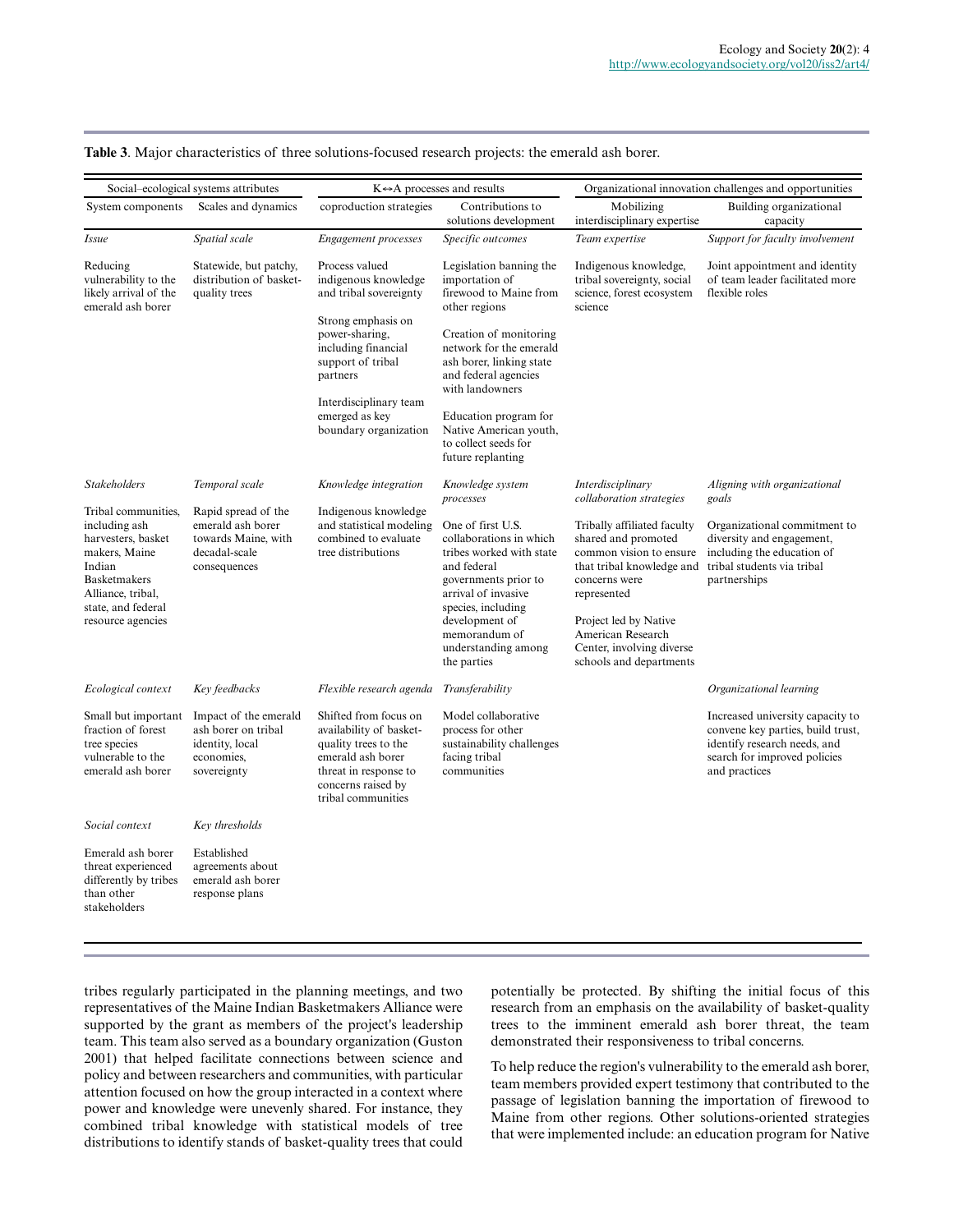American youth, for collecting seeds for cryopreservation and future replanting of brown ash; the creation of a monitoring network for emerald ash borers that links state and federal agencies with landowners; and the initiation of a process by which tribal governments in Maine and the U.S. Department of Agriculture Animal and Plant Health Inspection Service (USDA-APHIS) can develop a memorandum of understanding to ensure quick and collaborative responses to infestations.

#### *Organizational innovation*

A key element of this project was the expertise in indigenous knowledge, tribal sovereignty, social science, and forest ecosystem science represented by the team. Moreover, two faculty are also tribal members. Because of the project's connections to The University of Maine's Native American center, it was able to leverage an established network of university and tribal relationships. The project also aligned with an institutional commitment to engage Native students in tribally focused research and education projects. Perhaps most importantly, the team helped develop the university's capacity to fill important coproduction roles as a boundary organization that convenes key parties, builds trust, identifies research needs, and searches for policies and practices to cope with the potential impacts of an emerald ash borer invasion and other challenges.

#### **LESSONS LEARNED**

Taken together, these three projects offer important insights regarding the characteristics that strengthen efforts to understand coupled systems, link knowledge with action, and increase the problem-solving capacity of universities. Despite important differences in the projects, we identified several common themes that can help universities contribute more effectively to the development of sustainability solutions.

#### **Solutions-oriented social–ecological systems research is aided by a focus on small scales**

Social–ecological systems attributes are an intrinsic feature of the problems tackled by solutions-oriented sustainability science, and, in turn, these attributes markedly shape the strategy for conducting on-the-ground collaborative research. For example, the problem context is strongly connected to the system's dominant space and time scales, dynamic behavior, and stakeholders. Despite the wide range of space and time scales associated with the three different projects, each focused considerable attention on fine scale dynamics (i.e., the literal "here and now" that is inherent in the pursuit of many place-based solutions). The projects not only emphasized local systems (e.g., a single town or bay), they also sought to understand and influence near-term dynamics (e.g., a town's annual infrastructure planning cycle or the first-of-its-kind planning process for deploying and evaluating tidal energy). By concentrating on these finer scales, teams not only created a more manageable scope for their initial analyses, they shortened the time required to formulate and answer key research questions. These systems cannot be fully understood without attention to a range of scales, however, so all the projects included research elements focused on larger scales (e.g., decadal-scale changes in extreme precipitation or generational-scale resilience of tribal cultural traditions) and cross-scale interactions.

Although each team examined social–ecological systems dynamics as part of its strategy for understanding and potentially

changing system behavior, it seems unlikely that this research strategy will always generate the kinds of knowledge needed for near-term decision-making. For instance, biophysical research conducted by the tidal energy team did not find major adverse effects of single turbines on fish, but much more research is needed to assess the potential adverse effects of the many turbines that would be required for commercial-scale energy production. Similarly, when the emerald ash borer team began developing its research plans in 2010, many experts suggested that the beetle might not reach Maine for a decade or more, which seemed to provide adequate time to develop systems models for informing management decisions. But the beetle spread more rapidly than expected (e.g., it was detected <60 km from Maine's border in May 2013). So it is now much less likely that social–ecological systems knowledge will be sufficient to meet potentially urgent decision-making needs.

#### **Knowledge**↔**action strategies benefit from established collaborative networks and a co-production ethos**

Iterative stakeholder engagement and inclusive forms of knowledge co-production can yield major dividends (van Kerkoff and Lebel 2006), but they are often very time consuming. All three Mitchell Center projects sought to balance these conflicting demands by building on existing university–stakeholder networks to accelerate the collaborative process. For example, the coastal adaptation and tidal energy projects included Cooperative Extension and Sea Grant staff members who had a long history of working closely with diverse stakeholders. Similarly, the researcher who led the emerald ash borer project was also a widely respected member of the Penobscot Indian Nation, which greatly facilitated the team's ability to collaborate with tribal communities and other partners.

One of the clearest signs of a genuine commitment by researchers to collaborative knowledge production is a willingness to adjust research questions and strategies based on stakeholder input. Each team demonstrated this flexibility by embracing stakeholders' suggestions that new or different research questions be addressed, which also increased the level of mutual respect and trust within the partnership. In the case of the emerald ash borer and coastal adaptation projects, the process of defining the problem and developing a research plan was dramatically changed because of stakeholder input. Similarly, the tidal energy team's strategy for establishing an ecological baseline regarding fish abundance and diversity benefited greatly from suggestions by local fishers about suitable sampling sites and methods. In our experience, this ability to modify research plans based on diverse forms of knowledge and know-how greatly increased the prospects for co-creating useful solutions.

#### **Organizational innovation is enhanced by mutual respect, adaptability, and a commitment to solutions**

Although universities have many valuable characteristics that can help society address sustainability challenges, the capacity for organizational innovation is key to universities achieving their full potential. The complexity and growing urgency of many sustainability problems need to be matched by an increased ability of universities to: respond to changing societal concerns and needs, promote systems thinking that spans disciplinary boundaries, and place a greater emphasis on linking such systems knowledge with societal action.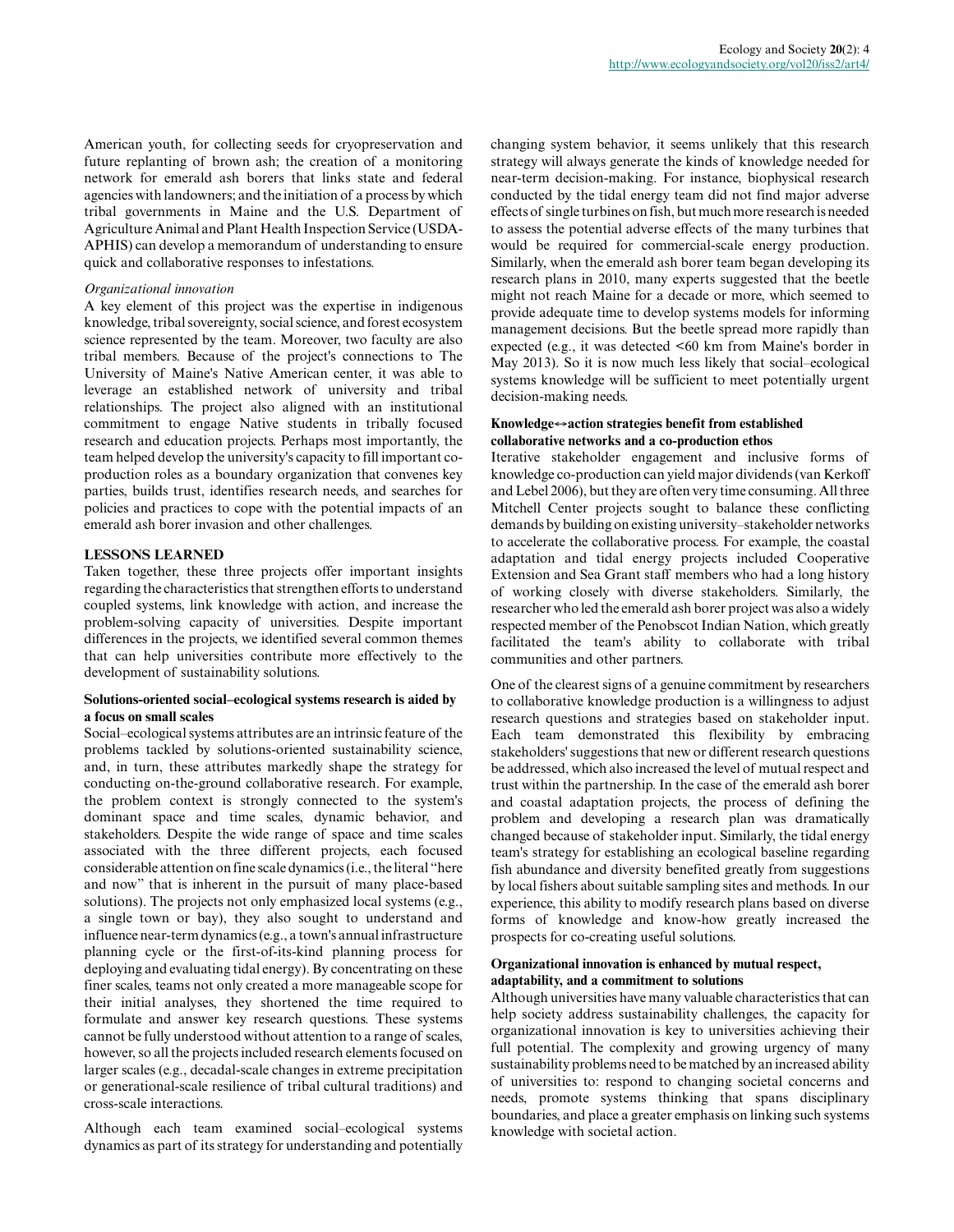These three projects contributed to, and benefited from, an innovative organizational culture that emphasized respect, adaptability, and solutions. A collective regard for the knowledge and research skills of different team members helped overcome the inherent ontological and epistemological differences that exist among disciplines, and it helped develop the systems-level understanding that depends upon the power of interdisciplinarity. Common strategies that enabled successful interdisciplinary collaboration included the development of sustained, mutually respectful communication among team members, including graduate students and post-doctoral researchers, which is a framework that has proven essential to effective interdisciplinarity (Thompson 2009). All three teams blended the strengths of natural and social science, and two of them included faculty from engineering programs, which generally have more experience in developing solutions to real-world problems. This ability to assimilate and value diverse forms of knowledge also facilitated the process by which researchers and stakeholders integrated their respective expertise to co-produce a common understanding of sustainability challenges and opportunities.

For individual researchers, interdisciplinary teams, and the university as a whole, dedication to problem solving was a major factor contributing to the Mitchell Center's progress. For instance, the Mitchell Center is based at a land-grant university whose mission emphasizes the importance of research that addresses the state's needs. Moreover, all three projects benefitted from participation by faculty who represented units with strong interdisciplinary and problem-solving cultures, including the School of Marine Sciences and the School of Forest Resources, and who had robust ties to The University of Maine's Cooperative Extension program and to its Agricultural and Forest Experiment Station. Although faculty promotion and tenure criteria and processes varied among units and did not consistently prioritize engaged, interdisciplinary research, the challenges created by such variation in professional rewards did not prevent these projects or participants from making significant progress. Indeed, many team members expressed a strong desire for their research to "make a difference", and exhibited a willingness to take professional risks (e.g., during promotion and tenure processes) in pursuit of this goal.

The Mitchell Center's work was enhanced by individual and organizational flexibility. All three project teams had to adjust their research expertise and strategies to respond more effectively to the concerns and needs of stakeholders. This also meant that the teams had to become more proficient at mediating complex boundaries between science and society. This process of organizational learning was facilitated by the support of a major 5-year grant that allowed more time to learn from mistakes and overcome setbacks.

#### **CONCLUSION**

We believe that universities are uniquely positioned to help accelerate the transition to sustainability. Few other societal institutions have the breadth and depth of relevant expertise, the core commitment to the advancement of understanding, or the potential for engaging in the multi-decadal partnerships required to identify, analyze, and solve sustainability problems. Our experiences with the design and implementation of the Mitchell Center for Sustainability Solutions have demonstrated that it is possible to leverage these foundational strengths in ways that also

surmount two major organizational challenges: (1) overcoming the disciplinary fragmentation that can impede the development of an integrated understanding of sustainability problems; and (2) ensuring that research not only increases understanding, but also strengthens our collective ability to link knowledge with action. We hope these lessons have value for other universitybased efforts towards tackling sustainability challenges, and look forward to additional comparative analyses that can accelerate our collective progress.

#### *Responses to this article can be read online at:* [http://www.ecologyandsociety.org/issues/responses.](http://www.ecologyandsociety.org/issues/responses.php/7283) [php/7283](http://www.ecologyandsociety.org/issues/responses.php/7283)

#### **Acknowledgments:**

*We are deeply grateful to the extraordinary team of faculty, students, staff, partners, and advisory board members who joined us on the road to solutions. We thank Mike Eckardt, Bob Kates, Irene Lang, Bridie McGreavy, Polly Peckenham, Linda Silka, Tom Safford, and two anonymous reviewers for their valuable feedback on the manuscript; as well we thank Mike Eckardt, Ruth Hallsworth, Vicki Nemeth, and John Peckenham for their unwavering support. Terry Porter made important contributions to the initial ideas for our organizational innovation research. Our work was funded in part by National Science Foundation award EPS-0904155 to Maine EPSCoR (Experimental Program to Stimulate Competitive Research) at the University of Maine.*

#### **LITERATURE CITED**

Alberti, M. 2008. *Advances in urban ecology: integrating humans and ecological processes in urban ecosystems*. Springer, New York, USA.

Amey, M. J., and D. F. Brown. 2004. *Breaking out of the box: interdisciplinary collaboration and faculty work*. Information Age Publishing, Greenwich, Connecticut, USA.

Anderies, J. M., P. Ryan, and B. H. Walker. 2006. Loss of resilience, crisis, and institutional change: lessons from an intensive agricultural system in southeastern Australia. *Ecosystems* 9(6):865-878. [http://dx.doi.org/10.1007/s10021-006-0017-1](http://dx.doi.org/10.1007%2Fs10021-006-0017-1) 

Brown, V. A., J. A. Harris, and J. Y. Russell. 2010. *Tackling wicked problems through the interdisciplinary imagination*. Earthscan, London, U.K., and Washington, D.C., USA.

Cash, D. W., W. C. Clark, F. Alcock, N. M. Dickson, N. Eckley, D. H. Guston, J. Jäger, and R. B. Mitchell. 2003. Knowledge systems for sustainable development. *Proceedings of the National Academy of Sciences of the United States of America* 100 (14):8086. [http://dx.doi.org/10.1073/pnas.1231332100](http://dx.doi.org/10.1073%2Fpnas.1231332100)

Chapin, F. S., G. P. Kofinas, and C. Folke. 2009. *Principles of ecosystem stewardship: resilience-based natural resource management in a changing world*. Springer, New York, New York, USA.

CEOs for Cities. 2010. *How to behave like an anchor institution.* A white paper by CEOs for Cities with Living Cities. CEOs for Cities, Cleveland, Ohio, Washington D.C., and Chicago, Illinois,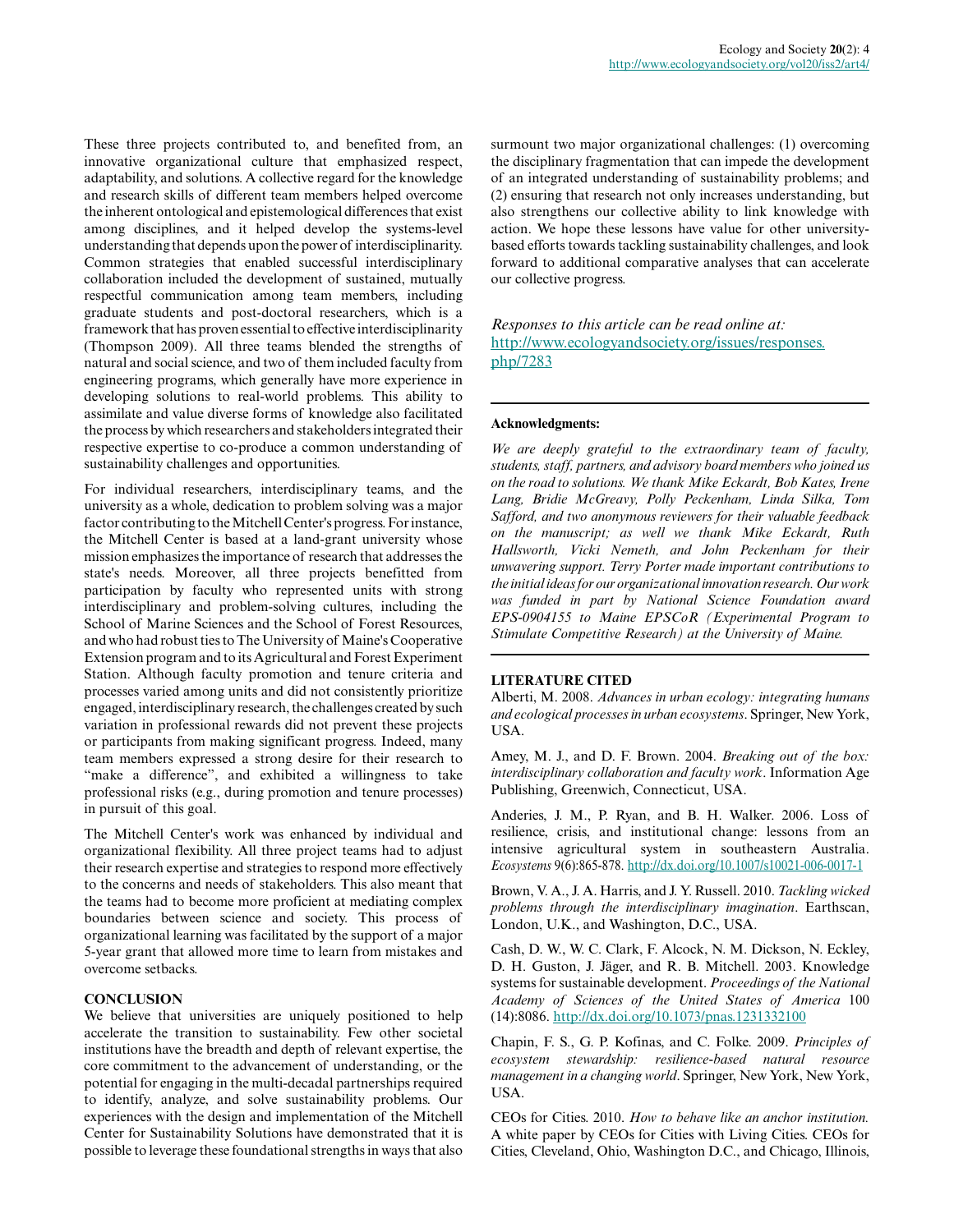USA. [online] URL: [http://documents.scribd.com.s3.amazonaws.](http://documents.scribd.com.s3.amazonaws.com/docs/90gspcdsjk1jehbn.pdf?t=1334675966) [com/docs/90gspcdsjk1jehbn.pdf?t=1334675966](http://documents.scribd.com.s3.amazonaws.com/docs/90gspcdsjk1jehbn.pdf?t=1334675966)

Clark, W. C., and N. M. Dickson. 2003. Sustainability science: the emerging research program. *Proceedings of the National Academy of Sciences of the United States of America* 100 (14):8059-8061. [http://dx.doi.org/10.1073/pnas.1231333100](http://dx.doi.org/10.1073%2Fpnas.1231333100)

Clark, W. C., and L. Holliday. 2006. *Linking knowledge with action for sustainable development: the role of program management summary of a workshop.* Report to the Roundtable on Science and Technology for Sustainability. National Research Council of the National Academies, The National Academies Press, Washington, D.C., USA.

Clark, W. C., T. P. Tomich, M. van Noordwijk, N. M. Dickson, D. Catacutan, D. Guston, and E. C. McNie. 2010. *Toward a general theory of boundary work: insights from the CGIAR's natural resource management programs.* Faculty Research Working Paper Series RWP10-035, Harvard Kennedy School, John F. Kennedy School of Government; and CID Working Paper No. 199, Center for International Development at Harvard University; Boston, Maine, USA. [http://dx.doi.org/10.2139/](http://dx.doi.org/10.2139%2Fssrn.1676287) [ssrn.1676287](http://dx.doi.org/10.2139%2Fssrn.1676287)

Clark, W. C., T. P. Tomich, M. van Noordwijk, D. Guston, D. Catacutan, N. M. Dickson, and E. McNie. 2011. Boundary work for sustainable development: natural resource management at the Consultative Group on International Agricultural Research (CGIAR). *Proceedings of the National Academy of Sciences* August 15, 2011 (published online).

Collins, S. L., S. R. Carpenter, S. M. Swinton, D. E. Orenstein, D. L. Childers, T. L. Gragson, N. B. Grimm, J. M. Grove, S. L. Harlan, J. P. Kaye, A. K. Knapp, G. P. Kofinas, J. J. Magnuson, W .H. McDowell, J. M. Melack, L. A. Ogden, G. P. Robertson, M. D. Smith, and A. C. Whitmer. 2011. An integrated conceptual framework for long-term social–ecological research. *Frontiers in Ecology and the Environment* 9(6):351-357. [http://dx.doi.](http://dx.doi.org/10.1890%2F100068) [org/10.1890/100068](http://dx.doi.org/10.1890%2F100068)

Committee on Grand Challenges in Environmental Sciences, Oversight Commission for the Committee on Grand Challenges in Environmental Sciences. 2001. *Grand challenges in environmental sciences*. National Academy Press, National Research Council, Washington, D.C., USA.

Creswell, J. W. 2007. Qualitative inquiry and research design: choosing among five approaches. Second edition. Sage, Thousand Oaks, California, USA.

Crow, M.M., and W.B. Dabars. 2015. Designing the new American university. Johns Hopkins University Press, Baltimore, Maryland, USA.

Folke, C., T. Hahn, P. Olsson, and J. Norberg. 2005. Adaptive governance of social ecological systems. *Annual Review of Environment & Resources* 30(1):441-473. [http://dx.doi.org/10.1146/](http://dx.doi.org/10.1146%2Fannurev.energy.30.050504.144511) [annurev.energy.30.050504.144511](http://dx.doi.org/10.1146%2Fannurev.energy.30.050504.144511) 

Gardner, S. K., J. Jansujwicz, K. Hutchins, B. Cline, and V. Levesque. 2012. Interdisciplinary doctoral student socialization. *International Journal of Doctoral Studies* 7:377-394.

Garmestani, A. S., and M. H. Benson. 2013. A framework for resilience-based governance of social-ecological systems. *Ecology and Society* 18(1):9. [http://dx.doi.org/10.5751/ES-05180-180109](http://dx.doi.org/10.5751%2FES-05180-180109)

Government Accountability Office. 2006. *Invasive forest pests: lessons learned from three recent infestations may aid in managing future efforts*. Report to the Chairman, Committee on Resources, House of Representatives. GAO-06-353. United States Government Accountability Office, Washington, D.C., USA.

Groening, T. 2012. 9 September 2012. Electricity flows from ocean turbine to grid for first time in western hemisphere. *Bangor Daily News*. Bangor, Maine, USA. [online] URL: [http://](http://bangordailynews.com/2012/09/13/news/down-east/electricity-flows-from-ocean-turbine-to-grid-for-first-time-in-western-hemisphere/) [bangordailynews.com/2012/09/13/news/down-east/electricity-flows](http://bangordailynews.com/2012/09/13/news/down-east/electricity-flows-from-ocean-turbine-to-grid-for-first-time-in-western-hemisphere/)[from-ocean-turbine-to-grid-for-first-time-in-western-hemisphere/](http://bangordailynews.com/2012/09/13/news/down-east/electricity-flows-from-ocean-turbine-to-grid-for-first-time-in-western-hemisphere/) 

Groffman, P. M., J. S. Baron, T. Blett, A. J. Gold, I. Goodman, L. H. Gunderson, B. M. Levinson, M. A. Palmer, H. W. Paerl, G. D. Peterson, N. L. Poff, D. W. Rejeski, J. F. Reynolds, M. G. Turner, K. C. Weathers, and J. Wiens. 2006. Ecological thresholds: the key to successful environmental management or an important concept with no practical application? *Ecosystems* 9(1):1-13.

Guston, D. H. 2001. Boundary organizations in environmental policy and science: an introduction. *Science, Technology & Human Values* 26(4):399. [http://dx.doi.org/10.1177/016224390102600401](http://dx.doi.org/10.1177%2F016224390102600401) 

Halal, W. E. 2001. Institutional change: transforming the structures of society. *Journal of Corporate Citizenship*. 1 (2):13-18.

Hart, D. D., and K. P. Bell. 2013. Sustainability science: a call to collaborative action. *Agricultural and Resource Economics Review* 42(1):75-89.

Jacobs, K. L. 2002. *Connecting science, policy, and decisionmaking: a handbook for researchers and science agencies*. Office of Global Programs, National Oceanic and Atmospheric Administration, Silver Spring, Maryland, USA.

Kates, R. W., W. C. Clark, R. Corell, J. M. Hall, C. C. Jaeger, I. Lowe, J. J. McCarthy, H. J. Schellnhuber, B. Bolin, N. M. Dickson, S. Faucheux, G. C. Gallopin, A. Grübler, B. Huntley, J. Jäger, N. S. Jodha, R. E. Kasperson, A. Mabogunje, P. Matson, H. Mooney, B. Moore, T. O'Riordan, and U. Svedin. 2001. Sustainability science. *Science* 292(5517):641. [http://dx.doi.org/10.2139/](http://dx.doi.org/10.2139%2Fssrn.257359) ssrn.257359

Kellogg Commission on the Future of State and Land-Grant Universities. 1999. Returning to our roots: the engaged institution. National Association of State Universities and Land-Grant Colleges, Washington, D.C., USA.

Kingma, B. R. 2011. *Academic entrepreneurship and community engagement*. Edward Elgar Publishing, Northampton, Maine, USA. [http://dx.doi.org/10.4337/9780857936400](http://dx.doi.org/10.4337%2F9780857936400) 

Kovacs, K. F., R. G. Haight, D. G. McCullough, R. J. Mercader, N. W. Siegert, and A. M. Liebhold. 2010. Cost of potential emerald ash borer damage in U.S. communities, 2009-2019. *Ecological Economics* 69:569-578. [http://dx.doi.org/10.1016/j.](http://dx.doi.org/10.1016%2Fj.ecolecon.2009.09.004) [ecolecon.2009.09.004](http://dx.doi.org/10.1016%2Fj.ecolecon.2009.09.004) 

Kueffer, C., E. Underwood, G. Hirsch Hadorn, R. Holderegger, M. Lehning, C. Pohl, M. Schirmer, R. Schwarzenbach, M.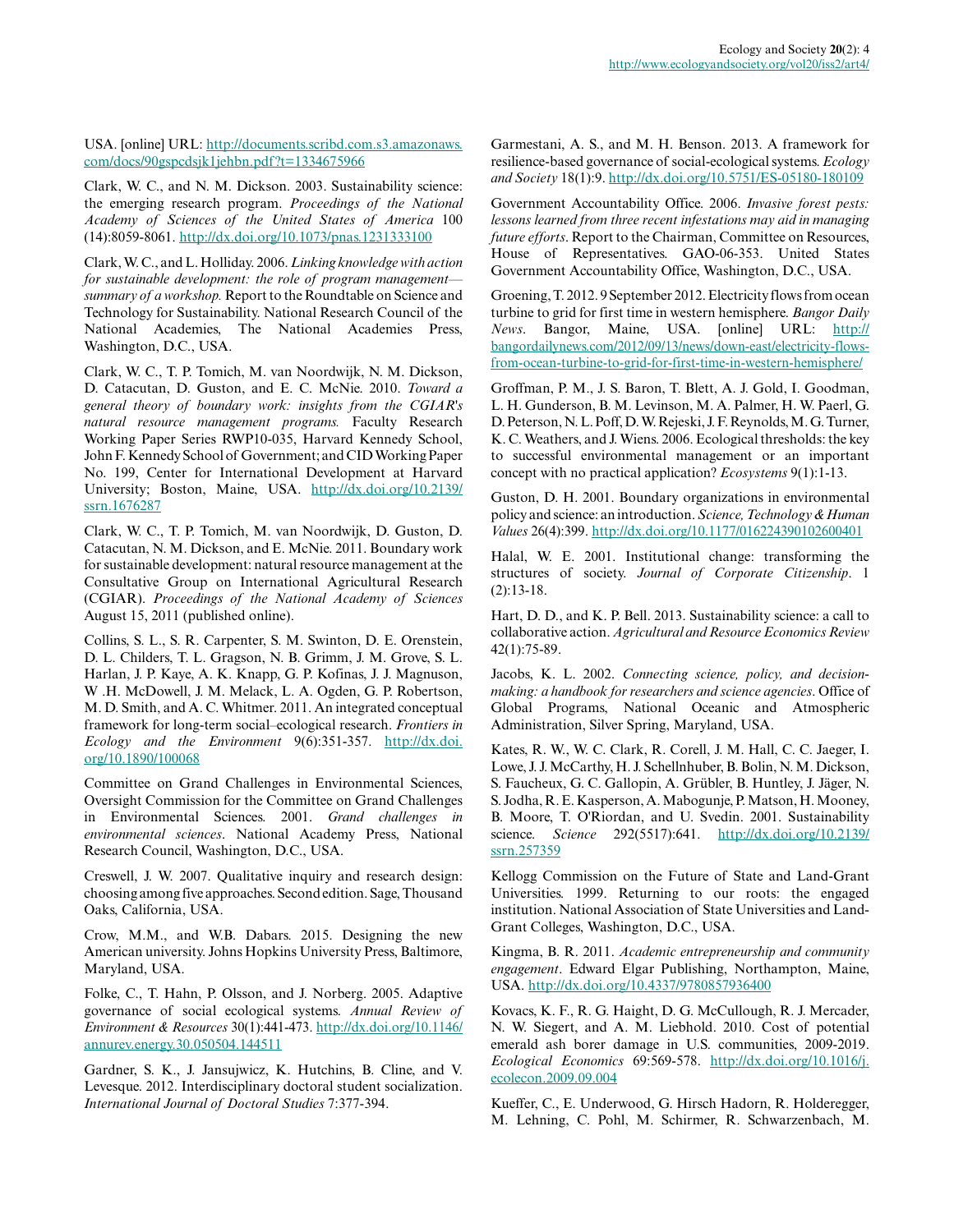Stauffacher, G. Wuelser, and P. Edwards. 2012. Enabling effective problem-oriented research for sustainable development. *Ecology and Society* 17(4):8. [http://dx.doi.org/10.5751/ES-05045-170408](http://dx.doi.org/10.5751%2FES-05045-170408)

Lattuca, L. R. 2001. *Creating interdisciplinarity: interdisciplinary research and teaching among college and university faculty*. Vanderbilt University Press, Nashville, Tennessee, USA.

Liu, J., T. Dietz, S. R. Carpenter, C. Folke, M. Alberti, C. L. Redman, S. H. Schneider, E. Ostrom, A. N. Pell, J. Lubchenco, W. W. Taylor, Z. Ouyang, P. Deadman, T. Kratz, and W. Provencher. 2007. Coupled human and natural systems. *AMBIO - A Journal of the Human Environment* 36(8):639-649. [http://dx.](http://dx.doi.org/10.1579%2F0044-7447%282007%2936%5B639%3ACHANS%5D2.0.CO%3B2) [doi.org/10.1579/0044-7447\(2007\)36\[639:CHANS\]2.0.CO;2](http://dx.doi.org/10.1579%2F0044-7447%282007%2936%5B639%3ACHANS%5D2.0.CO%3B2)

Matson, P.A., editor. 2012. *Seeds of sustainability: lessons from the birthplace of the green revolution in agriculture.* Island Press, Washington, D.C. USA.

Matson, P. 2009. The sustainability transition. *Issues in Science & Technology* 25(4):39-42.

McCoy, S. K., and S. K. Gardner. 2012. Interdisciplinary collaboration on campus: five questions. *Change, The Magazine of Higher Learning* 44:44-49. [http://dx.doi.org/10.1080/0009138](http://dx.doi.org/10.1080%2F00091383.2012.728953) [3.2012.728953](http://dx.doi.org/10.1080%2F00091383.2012.728953)

McNie, E. C. 2007. Reconciling the supply of scientific information with user demands: an analysis of the problem and review of the literature. *Environmental Science & Policy* 10 (1):17-38. [http://dx.doi.org/10.1016/j.envsci.2006.10.004](http://dx.doi.org/10.1016%2Fj.envsci.2006.10.004) 

Miller, T. R. 2015. *Reconstructing sustainability science: knowledge and action for a sustainable future.* Routledge, New York, New York, USA.

Ostrom, E. 2005. *Understanding institutional diversity*. Princeton University Press, Princeton, New Jersey, USA.

Ostrom, E. 2009. A general framework for analyzing sustainability of social-ecological systems. *Science* 325 (5939):419-422. [http://dx.doi.org/10.1126/science.1172133](http://dx.doi.org/10.1126%2Fscience.1172133) 

Ranco, D., A. Arnett, E. Latty, A. Remsburg, K. Dunckel, E. Quigley, R. Lilieholm, J. Daigle, B. Livingston, J. Neptune, and T. Secord. 2012. Two Maine forest pests: a comparison of approaches to understanding threats to hemlock and ash trees in Maine. *Maine Policy Review* 21(1):76-89.

Renaud, M. 2004. Universities: change is mandatory; survival is optional; choose wisely. Fred A. Aldrich Lecture, Social Sciences and Humanities Research Council of Canada, St. Johns, Newfoundland, Canada. [online] URL: [http://www.usask.ca/](http://www.usask.ca/vpresearch/pdf/RenaudAldrichLecture.pdf) [vpresearch/pdf/RenaudAldrichLecture.pdf](http://www.usask.ca/vpresearch/pdf/RenaudAldrichLecture.pdf)

Robinson, J. 2008. Being undisciplined: transgressions and intersections in academia and beyond. *Futures* 40:70-86. [http://](http://dx.doi.org/10.1016%2Fj.futures.2007.06.007) [dx.doi.org/10.1016/j.futures.2007.06.007](http://dx.doi.org/10.1016%2Fj.futures.2007.06.007) 

Rood, R. B., D. Scavia, A. Burton, A. Michalak, K. Nadelhoffer, and M. C. Lemos. 2009. *Federal climate services and academic institutions*. University of Michigan, Ann Arbor, MI, USA.

Sarewitz, D., and R. A. Pielke. 2007. The neglected heart of science policy: reconciling supply of and demand for science. *Environmental Science & Policy* 10(1):5-16. [http://dx.doi.](http://dx.doi.org/10.1016%2Fj.envsci.2006.10.001) [org/10.1016/j.envsci.2006.10.001](http://dx.doi.org/10.1016%2Fj.envsci.2006.10.001) 

The Associated Press. 27 August 2012. Hurricane Irene one year later: storm cost \$15.8 in damage from Florida to New York to the Caribbean. *New York Daily News* (online edition). New York, New York, USA. [online] URL:<http://nydn.us/MW1WoK>

The Metropolitan Policy Program. 2006. *Charting Maine's future: an action plan for promoting sustainable prosperity and quality places*. The Brookings Institution, Washington, D.C., USA.

Thompson, J. L. 2009. Building collective communication competence in interdisciplinary research teams. *Journal of Applied Communication Research* 37(3):278-297. [http://dx.doi.](http://dx.doi.org/10.1080%2F00909880903025911) [org/10.1080/00909880903025911](http://dx.doi.org/10.1080%2F00909880903025911) 

Tilbury, D. 2012. *Higher education's commitment to sustainability: from understanding to action.* Palgrave, London, UK.

Turner, B. L., E. F. Lambin, and A. Reenberg. 2007. The emergence of land change science for global environmental change and sustainability. *Proceedings of the National Academy of Sciences of the United States of America* 104(52):20666-20671. [http://dx.doi.org/10.1073/pnas.0704119104](http://dx.doi.org/10.1073%2Fpnas.0704119104)

van Kerkhoff, L., and L. Lebel. 2006. Linking knowledge and action for sustainable development. *Annual Review of Environment & Resources* 31(1):445-477.

van Kerkhoff, L., and N. A. Szlezák. 2010. The role of innovative global institutions in linking knowledge and action. *Proceedings of the National Academy of Sciences of the United States of America*.

Vervoort, J. M., L. Rutting, K. Kok, F. L. P. Hermans, T. Veldkamp, A. K. Bregt, and R. van Lammeren. 2012. Exploring dimensions, scales, and cross-scale dynamics from the perspectives of change agents in social-ecological systems. *Ecology and Society* 17(4):24. [http://dx.doi.org/10.5751/](http://dx.doi.org/10.5751%2FES-05098-170424) [ES-05098-170424](http://dx.doi.org/10.5751%2FES-05098-170424)

Walker, B., C. S. Holling, S. R. Carpenter, and A. Kinzig. 2004. Resilience, adaptability and transformability in social–ecological systems. *Ecology and Society* 9(2):5. [online] URL: [http://www.](http://www.ecologyandsociety.org/vol9/iss2/art5/) [ecologyandsociety.org/vol9/iss2/art5/](http://www.ecologyandsociety.org/vol9/iss2/art5/)

Whitmer, A., L. Ogden, J. Lawton, P. Sturner, P. M. Groffman, L. Schneider, D. Hart, B. Halpern, W. Schlesinger, S. Raciti, N. Bettez, S. Ortega, L. Rustad, S. T. A. Pickett, and M. Killilea. 2010. The engaged university: providing a platform for research that transforms society. *Frontiers in Ecology and the Environment* 8(6):314-321. [http://dx.doi.org/10.1890/090241](http://dx.doi.org/10.1890%2F090241)

Yin, R. K. 2014. *Case study research: design and methods*. Sage Publications, Thousand Oaks, California, USA.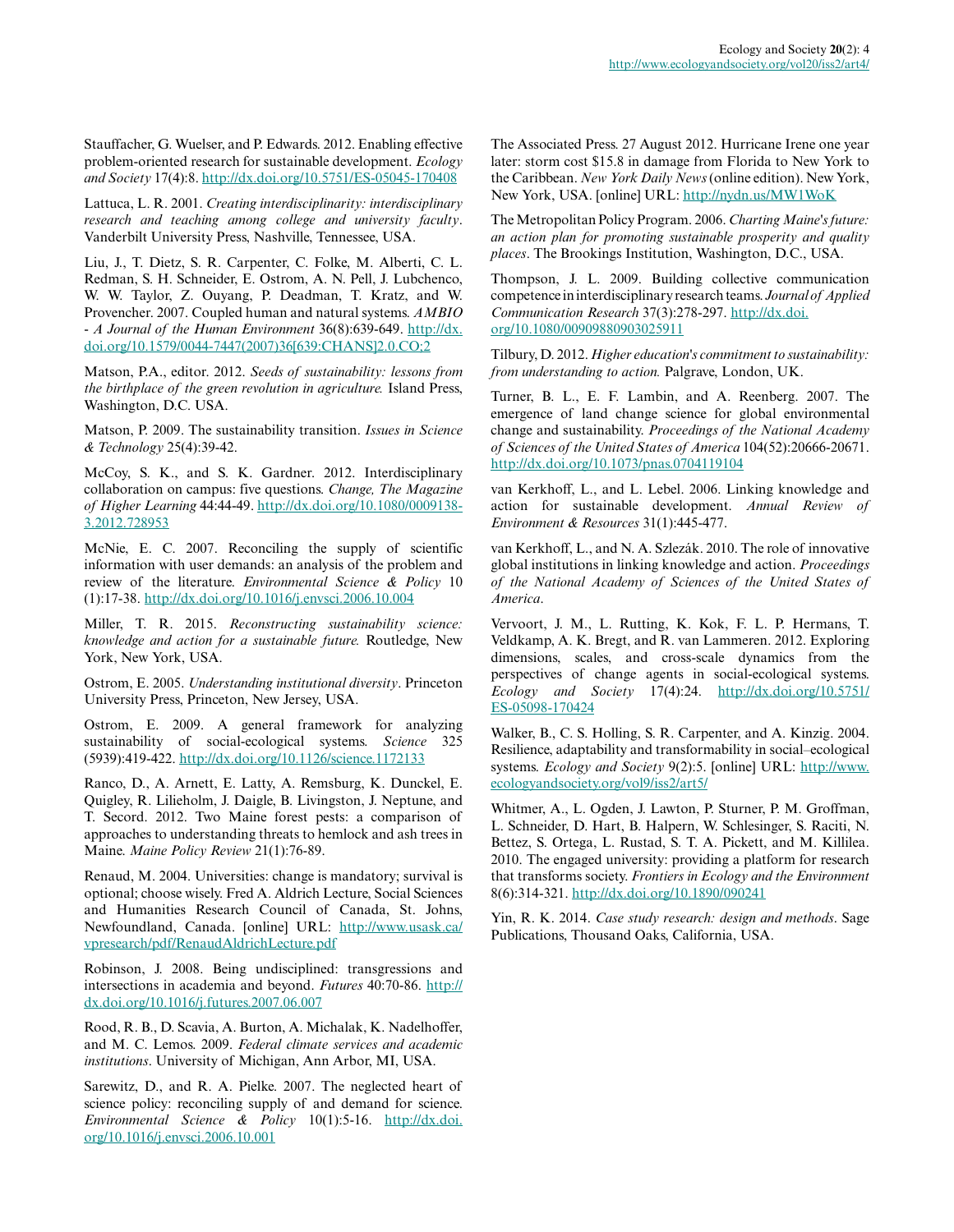# **Appendix 1**

Background Information on the 20 Projects that Constituted the Mitchell Center's Initial Research Portfolio.

### **Protecting Natural Resources at the Community Scale**

Team: University of Maine Project range: Statewide [online] URL: http://umaine.edu/mitchellcenter/using-vernal-pools-to-study-urbanizationclimate-change-and-forest-management/

### **Sustainable Urban Regions Project (SURP)**

Team: University of Southern Maine, University of Maine Project range: Portland and Bangor [online] URL: http://umaine.edu/mitchellcenter/sustainable-urban-regions-project-surp/

### **Safeguarding a Vulnerable Watershed**

*Decision tools to support water resources sustainability of managed lake systems* Team: University of Maine, University of Southern Maine Project range: Sebago Lake Watershed [online] URL: http://umaine.edu/mitchellcenter/safeguarding-a-vulnerable-watershed/

### **People, Landscape and Communities (PLACE)**

Team: University of Maine Project range: Statewide [online] URL: http://umaine.edu/mitchellcenter/people-landscape-and-communitiesplace/

### **The Knowledge-to-Action Collaborative**

Team: University of Maine Project range: Statewide [online] URL: http://umaine.edu/mitchellcenter/knowledge-to-action/

### **Mapping a Sustainable Future**

Team: University of Maine, University of Maine School of Law Project range: Lower Penobscot River Watershed and Casco Bay Watershed [online] URL: http://umaine.edu/mitchellcenter/mapping-a-sustainable-future/

### **Adapting to a Changing Climate in Coastal Communities**

Team: University of Maine, UMaine Cooperative Extension Project range: Coastal Maine [online] URL: http://umaine.edu/mitchellcenter/helping-communities-weather-thestorms/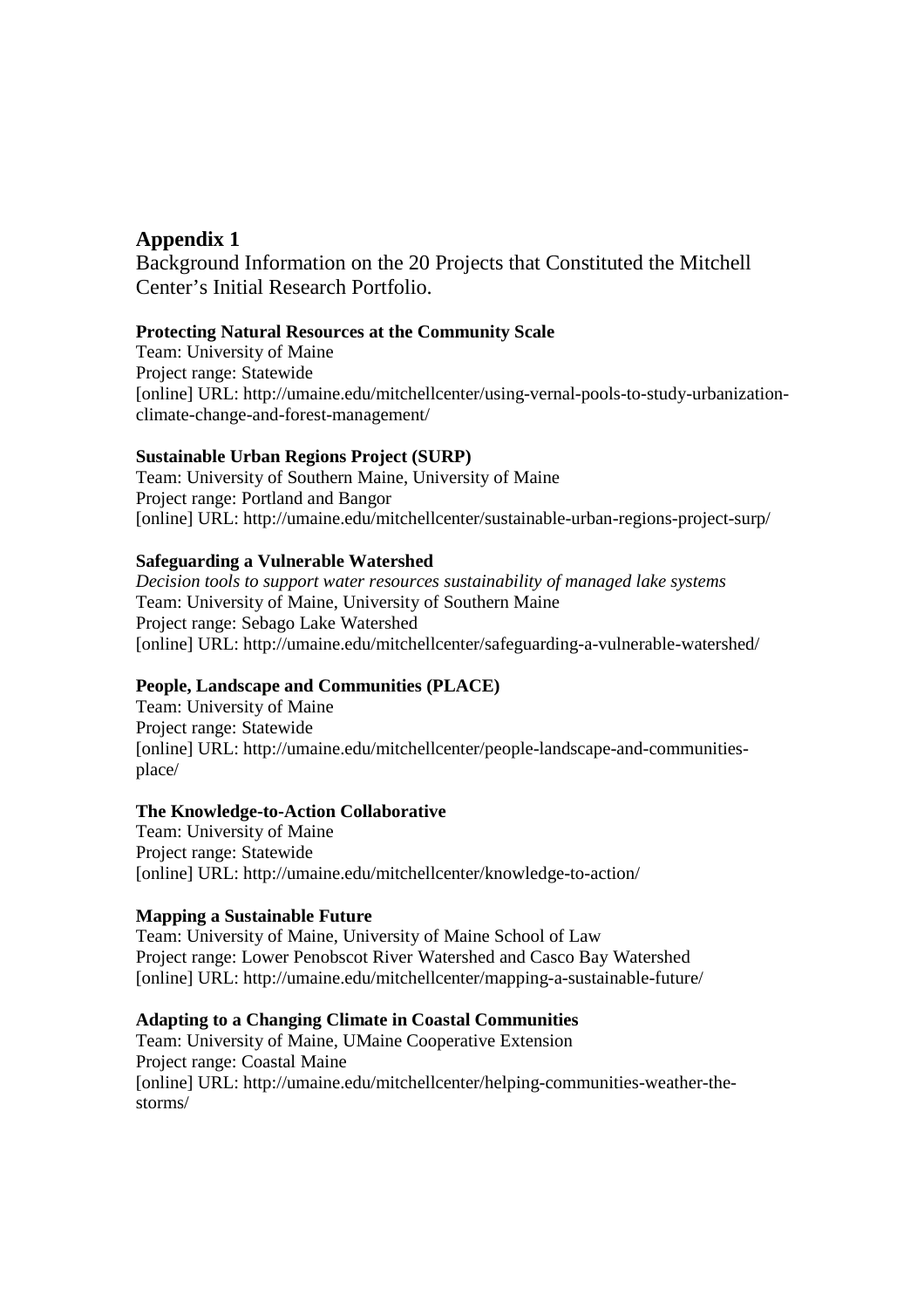# **Reducing Vulnerability to an Invasive Forest Pest, the Emerald Ash Borer**

Team: University of Maine Project range: Statewide [online] URL: http://umaine.edu/mitchellcenter/mobilizing-to-fight-the-emerald-ashborer/

### **Assessing the Potential for Tidal Energy Development**

Team: University of Maine Project range: Down East Maine [online] URL: http://umaine.edu/mitchellcenter/renewable-energy-from-the-tides/

### **Effects of Climate Change on Organisms (ECCO)**

Team: University of Maine Project range: Statewide [online] URL: http://umaine.edu/mitchellcenter/effects-of-climate-change-on-organisms/

### **Socio-Ecological Systems Synerg***y*

Team: University of Maine Range: Project wide [online] URL: http://umaine.edu/mitchellcenter/socio-ecological-systems/

### **Organizational Innovation: Systems Analysis of SSI**

Team: University of Maine Range: Project wide [online] URL: http://umaine.edu/mitchellcenter/organizational-innovation/

### **Restoring Maine's Rivers**

Team: Bates & Bowdoin Colleges, University of Southern Maine Project range: Androscoggin and Kennebec Rivers and Estuary [online] URL: http://umaine.edu/mitchellcenter/restoring-maines-rivers/

# **Sustaining Our Lakes**

Team: Colby College Project range: Belgrade Lakes Watershed [online] URL: http://umaine.edu/mitchellcenter/sustaining-our-lakes/

# **Sustaining Quality of Place in the Saco River Estuary**

Team: University of New England Project range: Saco River Estuary [online] URL: http://umaine.edu/mitchellcenter/quality-of-place-in-the-saco-riverestuary/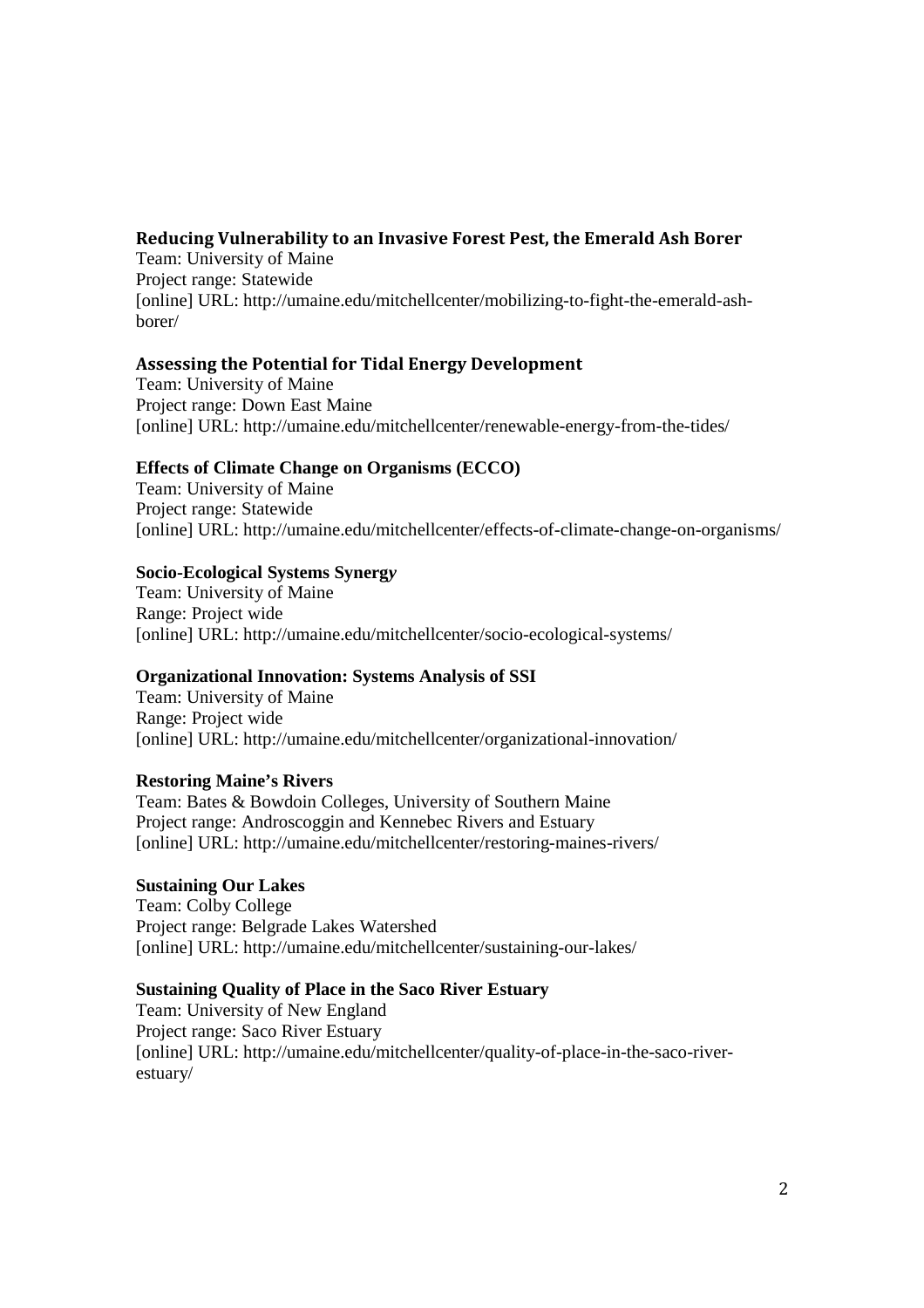### **Understanding An Insect Threat to Maine's Hemlock Tree***s*

Team: Unity College Project range: Southern & Central Maine [online] URL: http://umaine.edu/mitchellcenter/understanding-an-insect-threat-tohemlock-trees/

### **Assessing the Feasibility and Sustainability of Grass Biomass Production in Aroostook County**

Team: University of Maine at Presque Isle (UMPI) Project range: Aroostook River Watershed [online] URL: http://umaine.edu/mitchellcenter/feasibility-of-grass-biomass-productionin-aroostook-county/

### **Charting the Rangeley Region's Social and Ecological Systems**

Team: University of Maine at Farmington (UMF) Project range: Belgrade & Rangeley Lakes Regions [online] URL: http://umaine.edu/mitchellcenter/charting-the-rangeley-regions-socialecological-systems/

### **Biomass Energy Resources in the St. John Valley, Aroostook County, Maine**

Team: University of Maine at Fort Kent (UMFK) Project range: St. John Valley [online] URL: http://umaine.edu/mitchellcenter/feasibility-of-grass-biomass-productionin-aroostook-county/

### **Evaluating Interactions Between Wild Turkeys and Maine Agriculture**

University of Maine at Augusta (UMA) Project range: Statewide [online] URL: http://umaine.edu/mitchellcenter/interactions-of-wild-turkeys-andagriculture/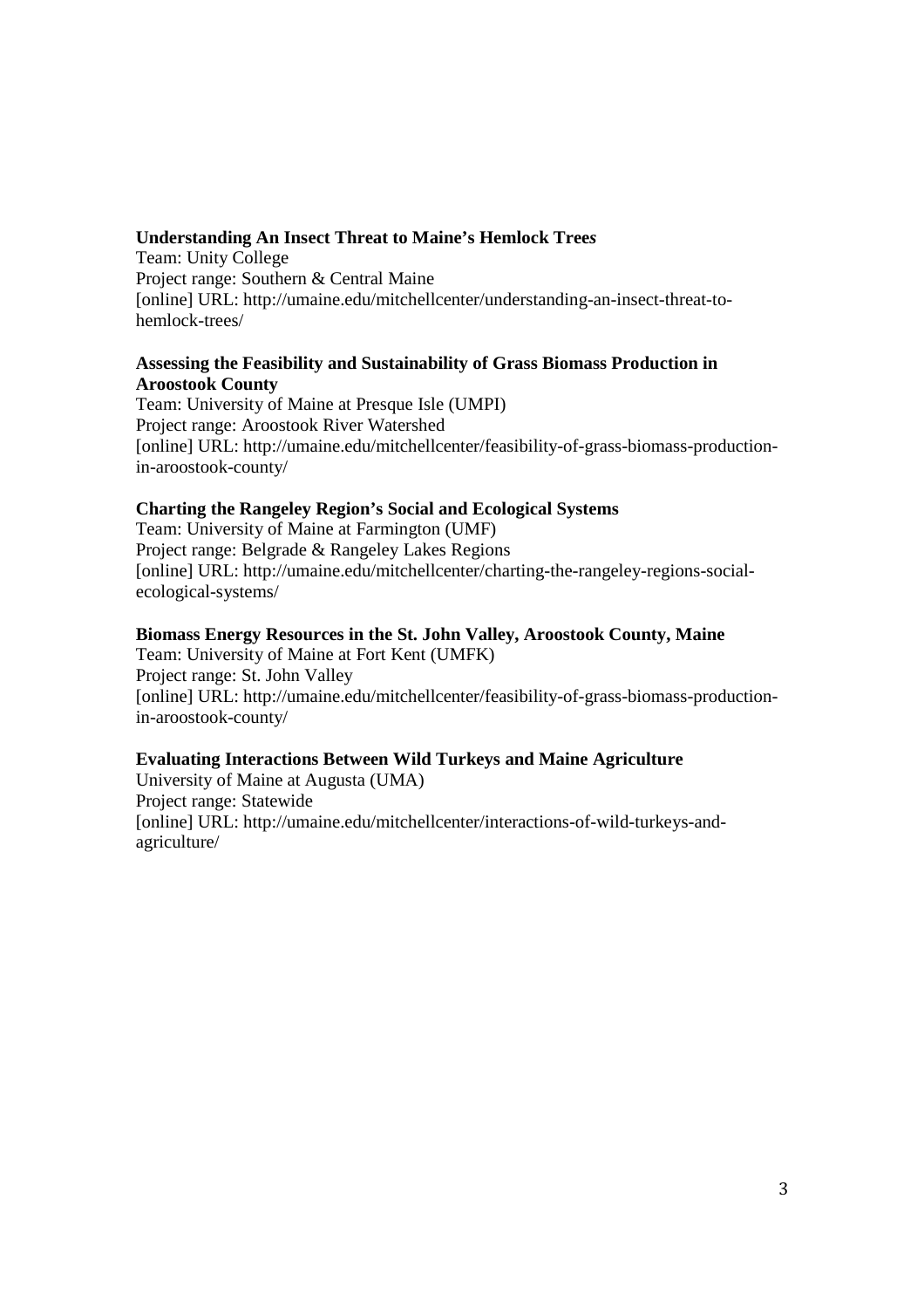# **Appendix 2**

Sources of Additional Information for the Case Studies

# **Assessing the potential for tidal energy development**

### *Publications*

Jansujwicz, J. S., and T. R. Johnson. 2014. The Maine Tidal Power Initiative: Transdisciplinary sustainability science research for the responsible development of tidal power. *Sustainability Science,* doi: 10.1007/s11625-014-0263-7.

Johnson, T. R., J. Jansujwicz, and G. Zydlewski. 2013. Tidal power development in Maine: Stakeholder identification and perceptions of engagement. *Estuaries and Coasts*, 38(S1):266-278.

Jansujwicz, J. S., and T. R. Johnson. 2013. Understanding and informing permitting decisions for tidal power development in Maine. *Estuaries and Coasts,* 38(S1):253-265.

Johnson, T., and G. B. Zydlewski. 2012. Research for the sustainable development of tidal power in Maine. *Maine Policy Review,* 21 (1):58-64. [online] URL: http://digitalcommons.library.umaine.edu/mpr/vol21/iss1/10/

### *Masters Thesis*

Vieser, J. D. 2014. Collaborative research on finfish and their distribution and diversity in Cobscook Bay, Maine. Unpublished M.S. thesis. University of Maine, Orono, ME.

# *Conference Proceedings*

Jansujwicz, J. S., and T. R. Johnson. Human dimensions research on marine hydrokinetic energy in Maine. In *Proceedings of the 2nd International Conference on Environmental Interactions of Marine Renewable Technologies (EIMR 2014)* 28 April - 02 May, Stornoway, Isle of Lewis, Outer Hebrides Scotland EIMR2014-259. [online] URL: http://tethys.pnnl.gov/sites/default/files/attachments/EIMR2014\_259\_Jansujwicz.pdf

### *Fact Sheet*

Johnson, T. R., and J. Jansujwicz. 2013. MTPI Human Dimensions Fact Sheet. [online] URL:

http://umaine.edu/mtpi/files/2013/05/MTPI\_Human-Dimensions\_2013\_Final.pdf

### *Websites*

Senator George J. Mitchell Center for Sustainability Solutions, University of Maine - Renewable Energy from the Tides. [online] URL: http://umaine.edu/mitchellcenter/renewable-energy-from-the-tides/

Maine Tidal Power Initiative, University of Maine. [online] URL: http://umaine.edu/mtpi/ *Video*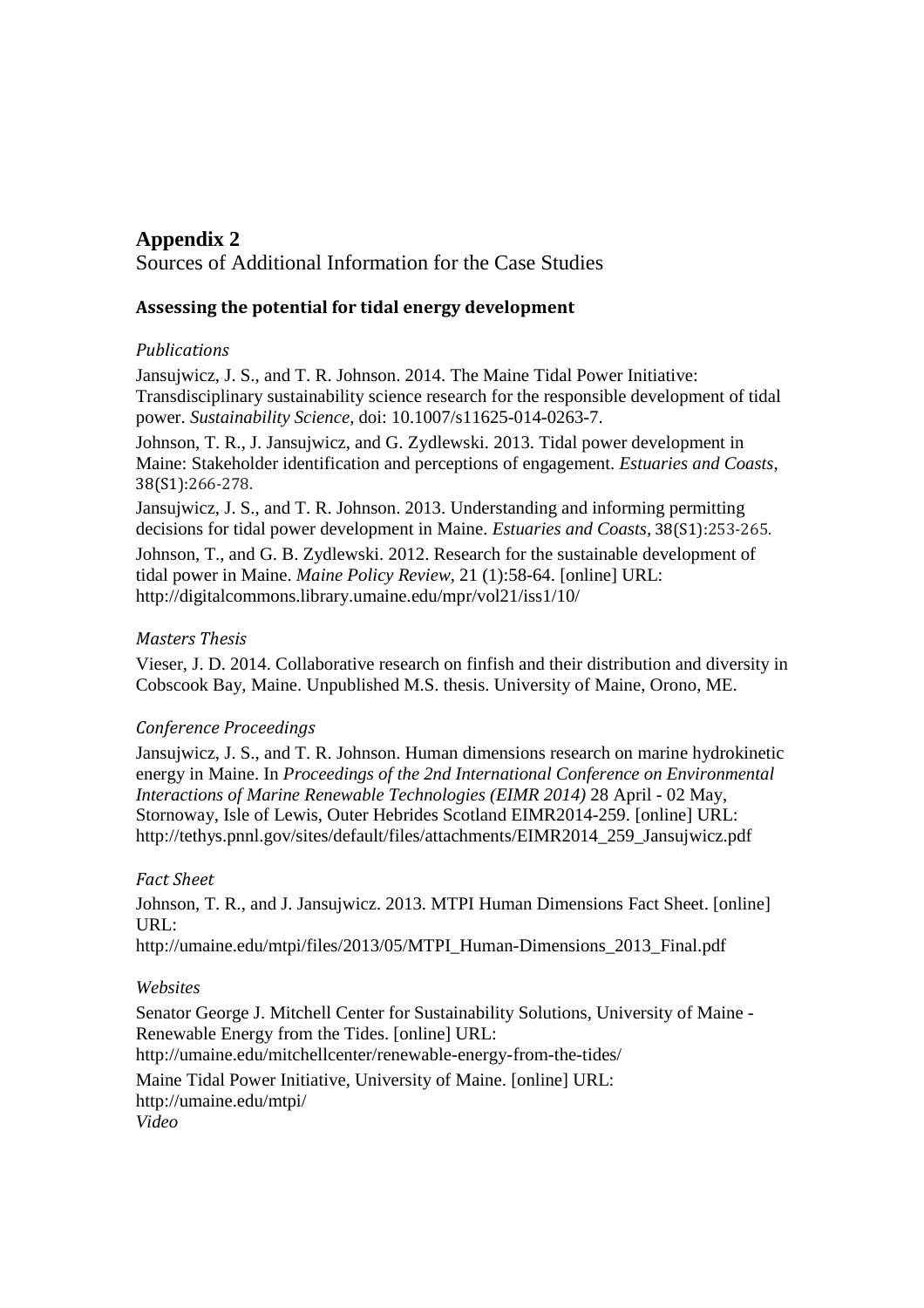Maine Tidal Power Initiative Review. September 18, 2012. Trescott, ME. Presentations to industry and regulatory stakeholders. [online] URL: http://umaine.edu/mtpi/home/mtpi-review-in-washington-county/

### *Media*

2011. *Triple Bottom Line*. Maine Public Broadcasting Network - Sustainable Maine Series. [online] URL:

http://www.mpbn.net/Television/LocalTelevisionPrograms/SustainableMaine/ArchivedPr ograms/tabid/1480/ctl/ViewItem/mid/5132/ItemId/22003/Default.aspx

### **Adapting to a changing climate in coastal communities**

### *Publications*

Dhakal, N., S. Jain, A. G. Gray, M. Dandy, and E. Stancioff. 2014. Nonstationarity in seasonality of extreme precipitation: A nonparametric circular statistical approach and its application. *Water Resources Research* (in review).

### *Conference Proceedings*

Dandy, M. 2013. Extreme Rainfall in a Changing Climate: New Analysis and Estimation Considerations for Infrastructure Design. Proceedings of the 2013 National Conference on Undergraduate Research (NCUR), University of Wisconsin La Crosse, WI, April 11 – 13, 2013. [online] URL:

http://www.ncurproceedings.org/ojs/index.php/NCUR2013/article/viewFile/374/296

### *Masters Thesis*

Gray, A. G. 2012. Climate-Related Adaptation in Coastal Maine: A Study of Governance and Decision Process. Master of Science Thesis in Ecology and Environmental Science, University of Maine, Orono, USA. Electronic Theses and Dissertations. Paper 1811. [online] URL: http://digitalcommons.library.umaine.edu/etd/1811

#### *Websites*

Senator George J. Mitchell Center for Sustainability Solutions, University of Maine – Helping Communities Weather the Storms. [online] URL: http://umaine.edu/mitchellcenter/helping-communities-weather-the-storms/

#### *Media*

2013. *Culvert Operations*. Maine Public Broadcasting Network Sustainable Maine Series. [online] URL:

http://www.mpbn.net/Television/LocalTelevisionPrograms/SustainableMaine/CulvertOp erations.aspx

### **Reducing vulnerability to an invasive forest pest, the emerald ash borer**